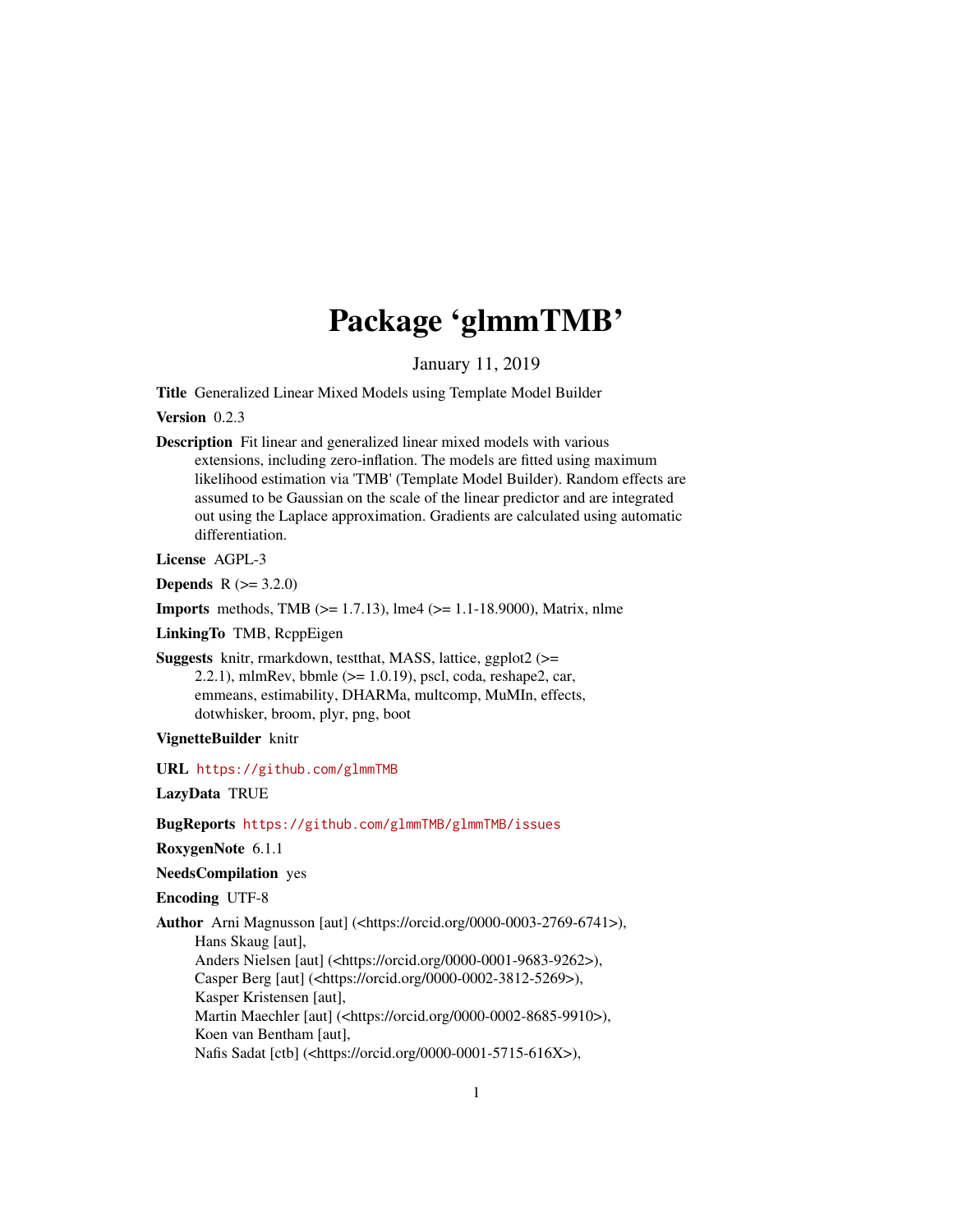Ben Bolker [aut] (<https://orcid.org/0000-0002-2127-0443>), Mollie Brooks [aut, cre] (<https://orcid.org/0000-0001-6963-8326>)

Maintainer Mollie Brooks <mollieebrooks@gmail.com>

Repository CRAN

Date/Publication 2019-01-11 16:30:03 UTC

# R topics documented:

| 3                                                                                                                                 |
|-----------------------------------------------------------------------------------------------------------------------------------|
| $\overline{4}$                                                                                                                    |
| 5                                                                                                                                 |
| 6                                                                                                                                 |
| 7                                                                                                                                 |
| $\overline{7}$                                                                                                                    |
| 8<br>$formula.g. \texttt{ImmTMB} \dots \dots \dots \dots \dots \dots \dots \dots \dots \dots \dots \dots \dots \dots \dots \dots$ |
| 9                                                                                                                                 |
| 9                                                                                                                                 |
| 10                                                                                                                                |
| 11                                                                                                                                |
| 11                                                                                                                                |
| 12                                                                                                                                |
| 15                                                                                                                                |
| 16                                                                                                                                |
| 17                                                                                                                                |
| 18                                                                                                                                |
| 19                                                                                                                                |
| 20                                                                                                                                |
| 22                                                                                                                                |
| $profile.glmmTMB$<br>22                                                                                                           |
| 24                                                                                                                                |
| 26                                                                                                                                |
| 26                                                                                                                                |
| 27                                                                                                                                |
| 28                                                                                                                                |
| 29                                                                                                                                |
| 30                                                                                                                                |

#### **Index** [31](#page-30-0)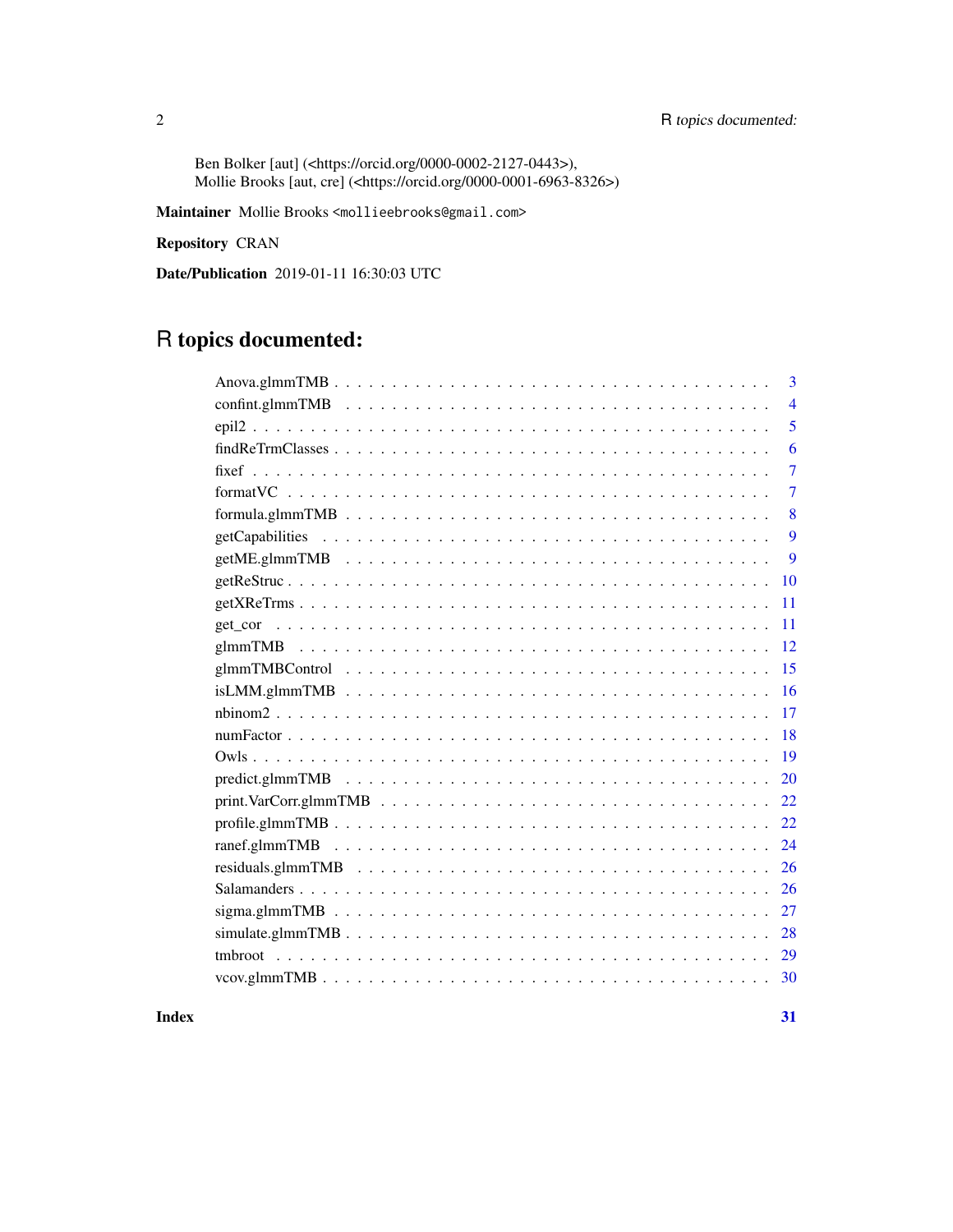#### <span id="page-2-0"></span>Description

Methods have been written that allow glmmTMB objects to be used with several downstream packages that enable different forms of inference. In particular,

- car::Anova constructs type-II and type-III Anova tables for the fixed effect parameters of the conditional model (this might work with the fixed effects of the zero-inflation or dispersion models, but has not been tested)
- the effects package computes graphical tabular effect displays (again, for the fixed effects of the conditional component)
- the emmeans package computes estimated marginal means (aka least-squares means) for the fixed effects of the conditional component

## Usage

```
Anova.glmmTMB(mod, type = c("II", "III", 2, 3),
  test.statistic = c("Chisq", "F"), component = "cond",
  vcov. = vcov(mod)[[component]], singular.ok, ...)
Effect.glmmTMB(focal.predictors, mod, ...)
recover_data.glmmTMB(object, ...)
emm_basis.glmmTMB(object, trms, xlev, grid, component = "cond", ...)
```

| mod              | a glmmTMB model                                                                                                                     |  |
|------------------|-------------------------------------------------------------------------------------------------------------------------------------|--|
| type             | type of test, "II", "III", 2, or 3. Roman numerals are equivalent to the corre-<br>sponding Arabic numerals. See Anova for details. |  |
| test.statistic   | unused: only valid choice is "Chisq" (i.e., Wald chi-squared test)                                                                  |  |
| component        | which component of the model to compute emmeans for (conditional ("cond"),<br>zero-inflation $("zi")$ , or dispersion $("disp")$ )  |  |
| VCOV.            | variance-covariance matrix (usually extracted automatically)                                                                        |  |
| singular.ok      | OK to do ANOVA with singular models (unused)?                                                                                       |  |
| $\ddots$ .       | Additional parameters that may be supported by the method.                                                                          |  |
| focal.predictors |                                                                                                                                     |  |
|                  | a character vector of one or more predictors in the model in any order.                                                             |  |
| object           | a glmmTMB model                                                                                                                     |  |
| trms             | The terms component of object (typically with the response deleted, e.g. via<br>delete.response                                     |  |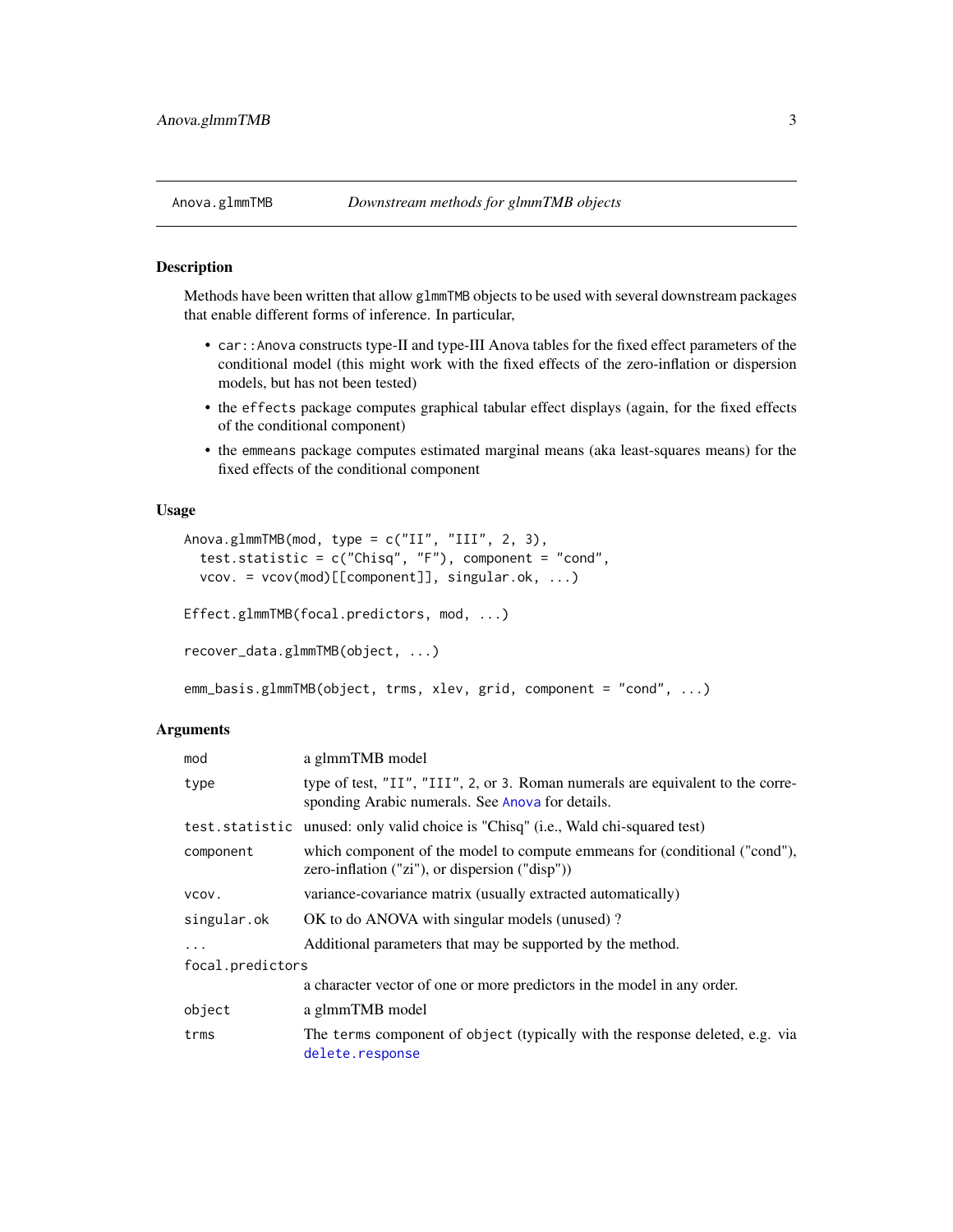<span id="page-3-0"></span>

| xlev | Named list of factor levels <i>(excluding ones coerced to factors in the model for-</i><br>mula)       |
|------|--------------------------------------------------------------------------------------------------------|
| grid | A data. frame (provided by ref_grid) containing the predictor settings needed<br>in the reference grid |

# Examples

```
warp.lm <- glmmTMB(breaks ~ wool * tension, data = warpbreaks)
if (require(emmeans)) {
   emmeans (warp.lm, poly ~ tension | wool)
}
if (require(car)) {
   Anova(warp.lm,type="III")
}
if (require(effects)) {
   plot(allEffects(warp.lm))
}
```
confint.glmmTMB *Calculate confidence intervals*

# Description

Calculate confidence intervals

# Usage

```
## S3 method for class 'glmmTMB'
confint(object, parm, level = 0.95,
 method = c("wald", "Wald", "profile", "uniroot"),
 component = c("all", "cond", "zi", "other"), estimate = TRUE,
 parallel = c("no", "multicore", "snow"),
 ncpus = getOption("profile.ncpus", 1L), cl = NULL, ...
```

| object     | g1mmTMB fitted object.                                                                          |  |
|------------|-------------------------------------------------------------------------------------------------|--|
| parm       | Specification of a parameter subset <i>after</i> component subset has been applied.             |  |
| level      | Confidence level.                                                                               |  |
| method     | 'wald', 'profile', or 'uniroot': see Details function)                                          |  |
| component  | Which of the three components 'cond', 'zi' or 'other' to select. Default is to<br>select 'all'. |  |
| estimate   | (logical) add a third column with estimate?                                                     |  |
| parallel   | method (if any) for parallel computation                                                        |  |
| ncpus      | number of CPUs/cores to use for parallel computation                                            |  |
| cl         | cluster to use for parallel computation                                                         |  |
| $\ddots$ . | arguments may be passed to profile.merMod or tmbroot                                            |  |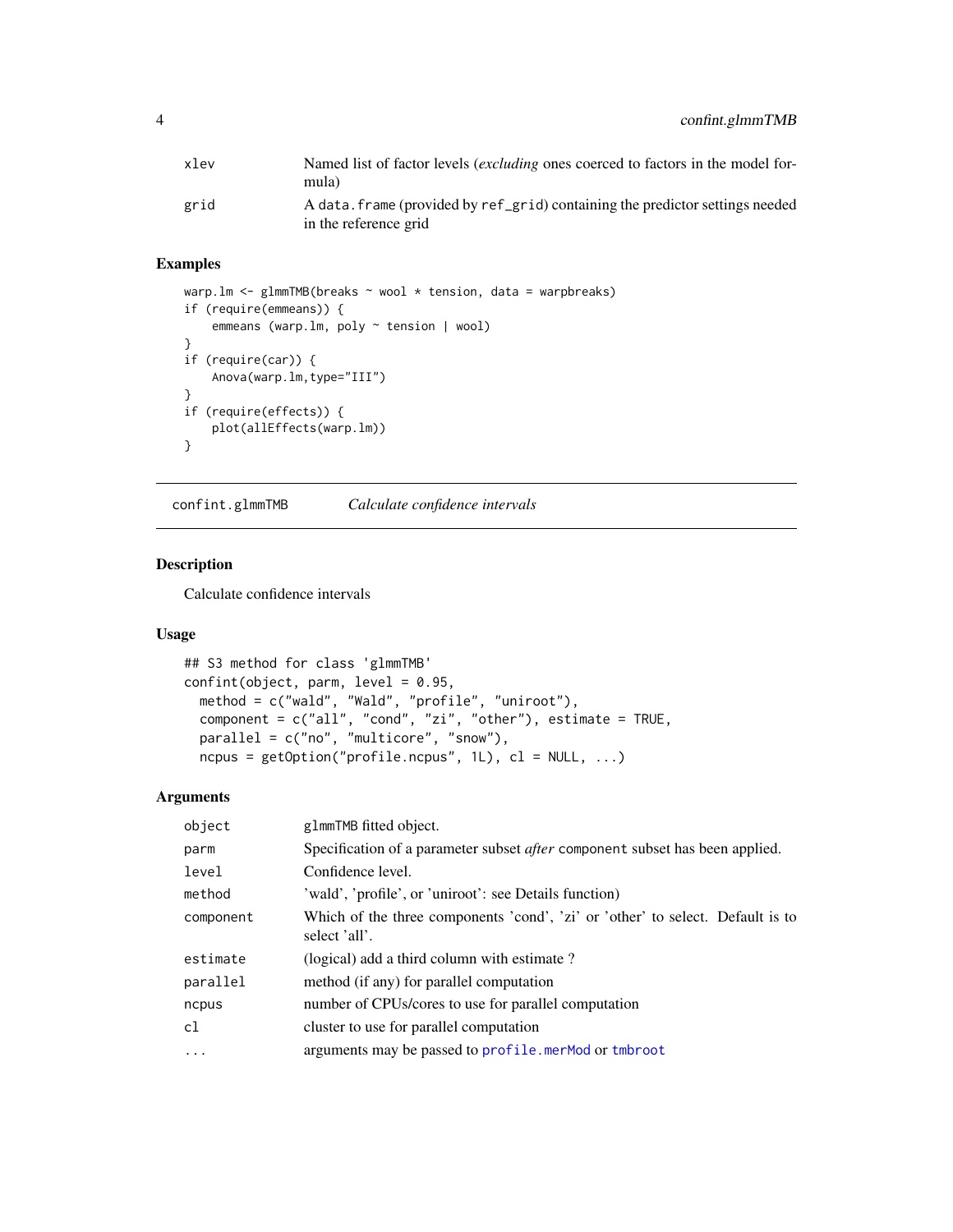<span id="page-4-0"></span>epil2 5

# Details

Available methods are

- wald These intervals are based on the standard errors calculated for parameters on the scale of their internal parameterization depending on the family. Derived quantities such as standard deviation parameters and dispersion parameters are backtransformed. It follows that confidence intervals for these derived quantities are asymmetric.
- profile This method computes a likelihood profile for the specified parameter(s) using profile.glmmTMB; fits a spline function to each half of the profile; and inverts the function to find the specified confidence interval.
- [uniroot](#page-0-0) This method uses the uniroot function to find critical values of one-dimensional profile functions for each specified parameter.

## Examples

```
data(sleepstudy, package="lme4")
model <- glmmTMB(Reaction ~ Days + (1|Subject), sleepstudy)
model2 <- glmmTMB(Reaction ~ Days + (1|Subject), sleepstudy,
    dispformula= ~I(Days>8))
confint(model) ## Wald/delta-method CIs
confint(model,parm="theta_") ## Wald/delta-method CIs
confint(model,parm=1,method="profile")
```
epil2 *Seizure Counts for Epileptics - Extended*

#### Description

Extended version of the epil dataset of the MASS package. The three transformed variables Visit, Base, and Age used by Booth et al. (2003) have been added to epil.

#### Usage

epil2

# Format

A data frame with 236 observations on the following 12 variables:

y an integer vector.

trt a factor with levels "placebo" and "progabide".

base an integer vector.

age an integer vector.

V4 an integer vector.

subject an integer vector.

period an integer vector.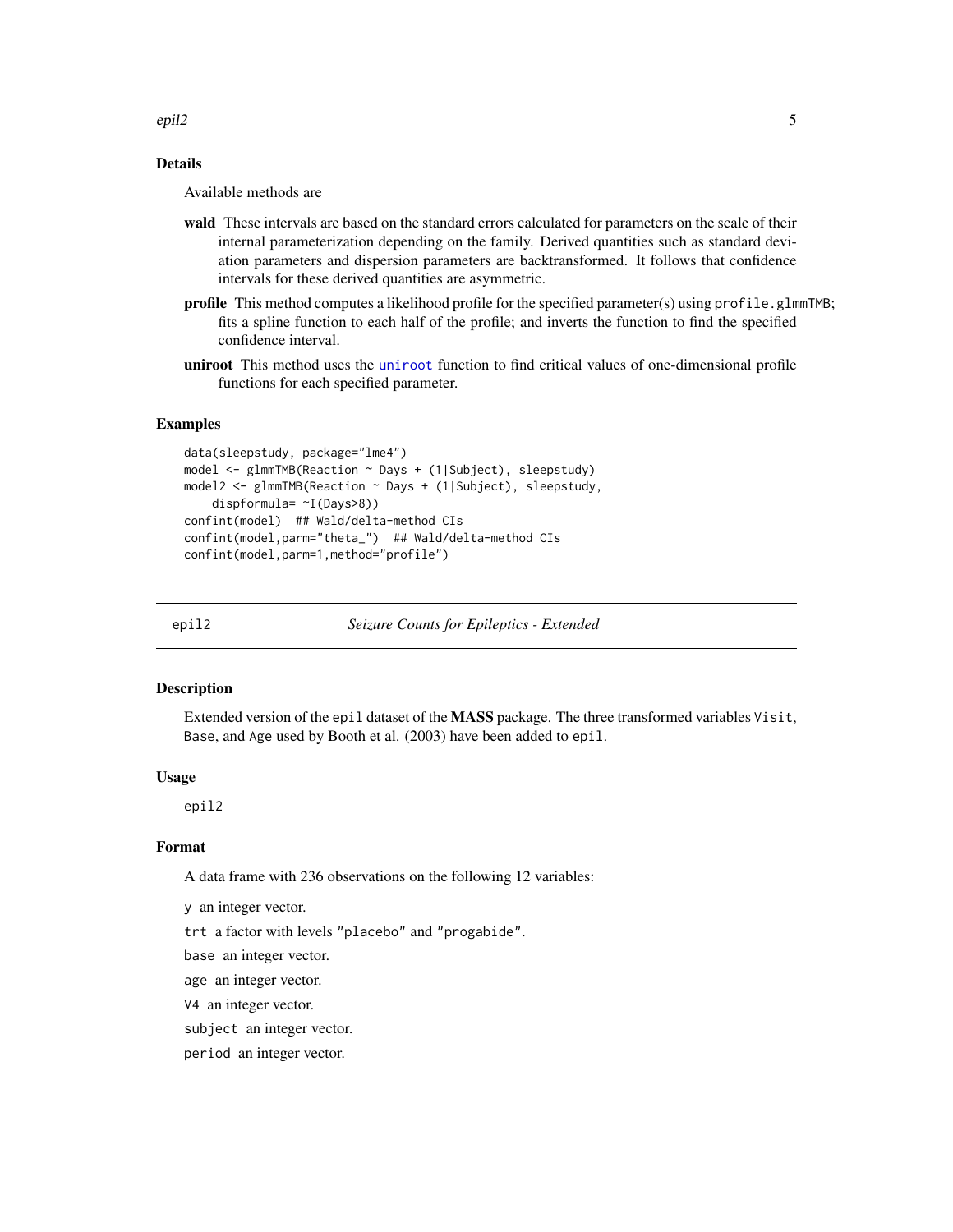```
lbase a numeric vector.
```
lage a numeric vector.

**Visit** (rep(1:4,59) - 2.5) / 5.

Base log(base/4).

Age log(age).

#### References

Booth, J.G., G. Casella, H. Friedl, and J.P. Hobert. (2003) Negative binomial loglinear mixed models. *Statistical Modelling* 3, 179–191.

# Examples

```
epil2$subject <- factor(epil2$subject)
op <- options(digits=3)
(fm <- glmmTMB(y ~ Base*trt + Age + Visit + (Visit|subject),
              data=epil2, family=nbinom2))
meths <- methods(class = class(fm))
if((Rv <- getRversion()) > "3.1.3") {
    (funs <- attr(meths, "info")[, "generic"])
    for(F in funs[is.na(match(funs, "getME"))]) {
        cat(sprintf("%s:\n-----\n", F))
        r <- tryCatch( get(F)(fm), error=identity)
       if (inherits(r, "error")) cat("** Error:", r$message,"\n")
        else tryCatch( print(r) )
        cat(sprintf("---end{%s}--------------\n\n", F))
    }
}
options(op)
```
findReTrmClasses *list of specials – taken from enum.R*

# Description

list of specials – taken from enum.R

# Usage

findReTrmClasses()

<span id="page-5-0"></span>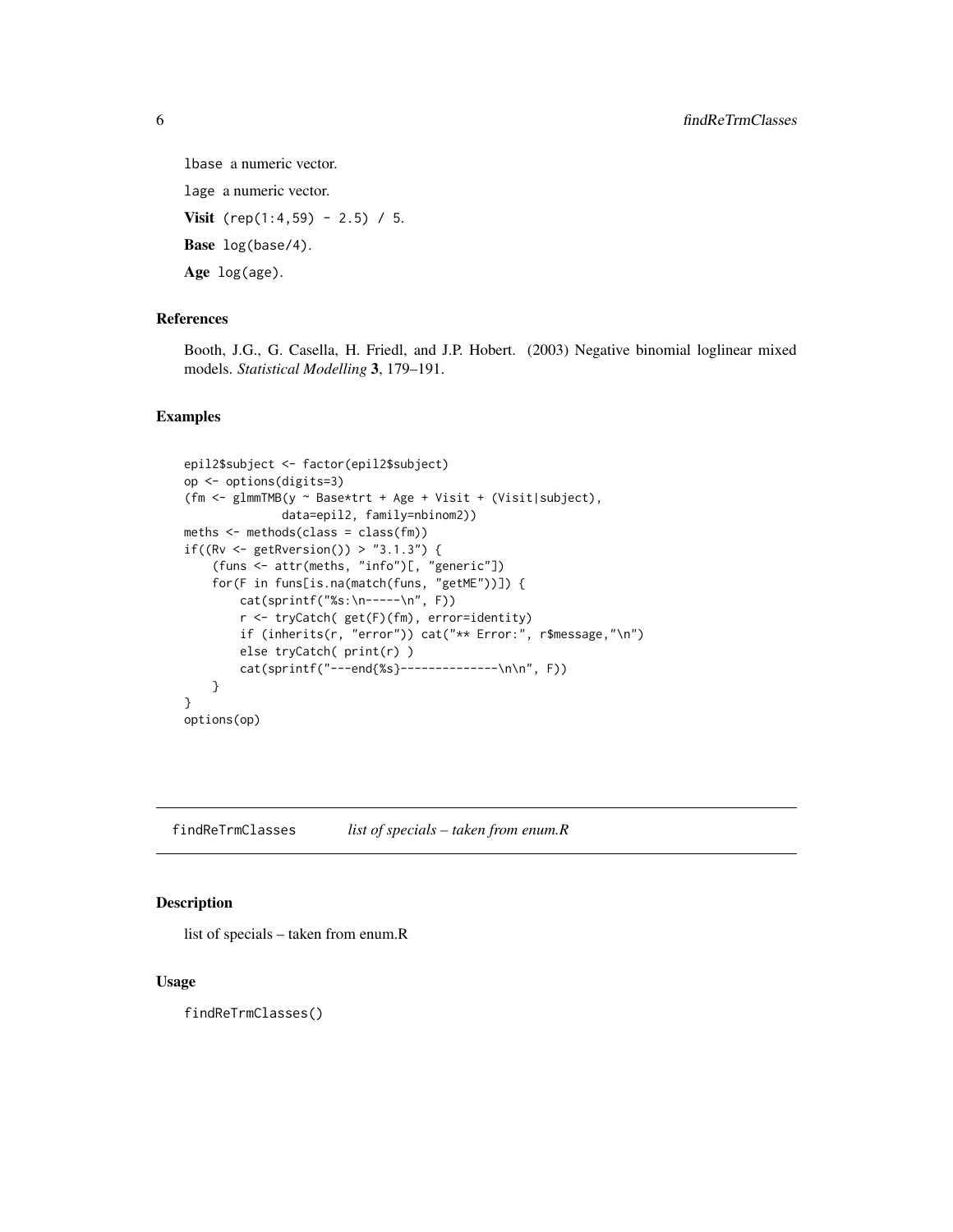<span id="page-6-0"></span>

# <span id="page-6-1"></span>Description

Extract the fixed-effects estimates

#### Usage

## S3 method for class 'glmmTMB' fixef(object, ...)

#### Arguments

| object | any fitted model object from which fixed effects estimates can be extracted. |
|--------|------------------------------------------------------------------------------|
| .      | optional additional arguments. Currently none are used in any methods.       |

# Details

Extract the estimates of the fixed-effects parameters from a fitted model.

# Value

a named, numeric vector of fixed-effects estimates.

# Examples

```
data(sleepstudy, package = "lme4")
fixef(glmmTMB(Reaction ~ Days + (1|Subject) + (0+Days|Subject), sleepstudy))
```
formatVC *Format the 'VarCorr' Matrix of Random Effects*

# Description

"format()" the 'VarCorr' matrix of the random effects – for print()ing and show()ing

# Usage

```
formatVC(varcor, digits = max(3, getOption("digits") - 2),
  comp = "Std.Dev.", formatter = format, useScale = attr(varcor,
  "useSc"), \ldots)
```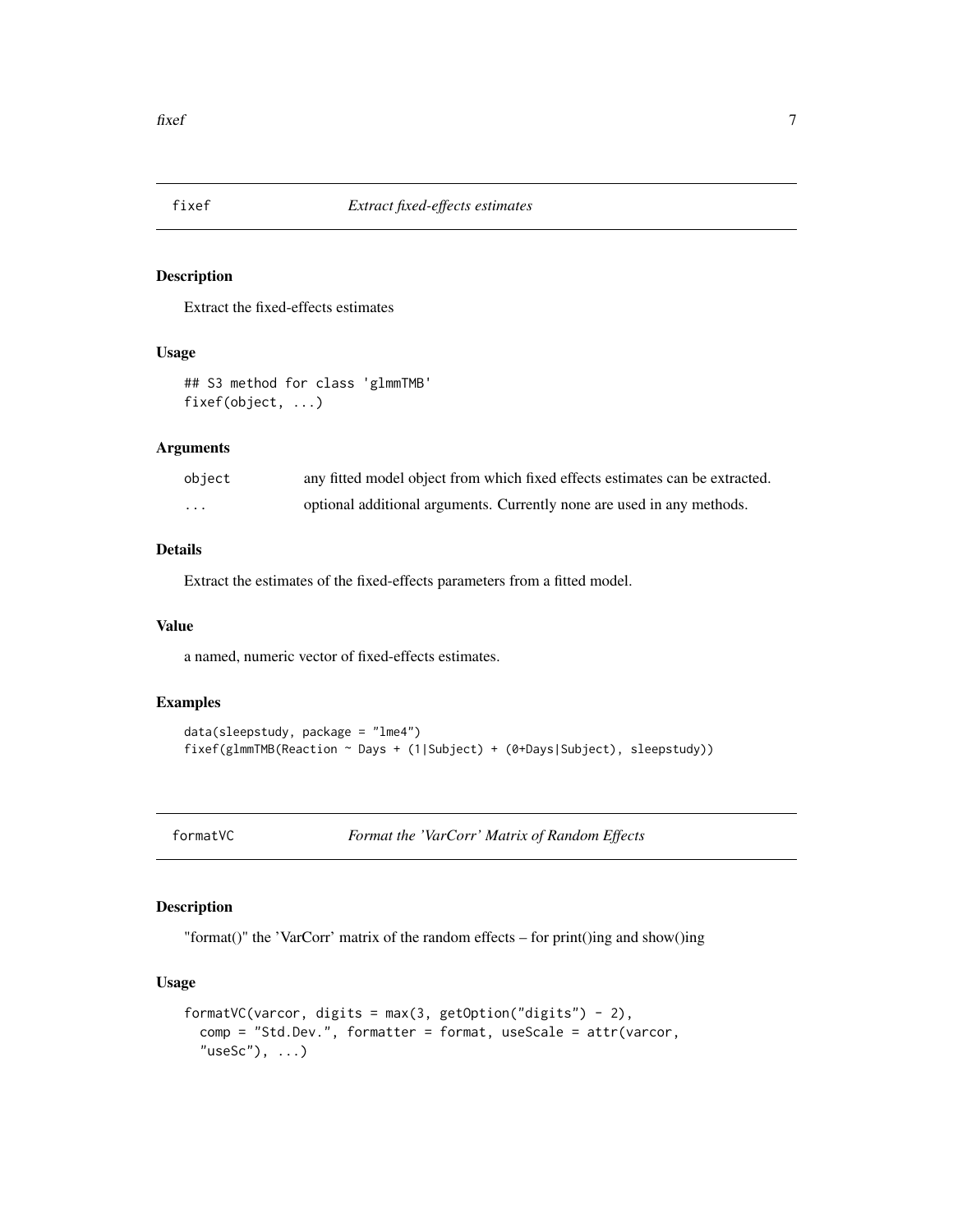# <span id="page-7-0"></span>Arguments

| varcor    | a VarCorr (-like) matrix with attributes.                                                                                                                             |
|-----------|-----------------------------------------------------------------------------------------------------------------------------------------------------------------------|
| digits    | the number of significant digits.                                                                                                                                     |
| comp      | character vector of length one or two indicating which columns out of "Variance"<br>and "Std.Dev." should be shown in the formatted output.                           |
| formatter | the function to be used for formatting the standard deviations and or variances<br>(but <i>not</i> the correlations which (currently) are always formatted as "0.nnn" |
| useScale  | whether to report a scale parameter (e.g. residual standard deviation)                                                                                                |
| $\cdot$   | optional arguments for formatter $(*)$ in addition to the first (numeric vector)<br>and digits.                                                                       |

# Value

a character matrix of formatted VarCorr entries from varc.

formula.glmmTMB *Extract the formula of a glmmTMB object*

# Description

Extract the formula of a glmmTMB object

# Usage

```
## S3 method for class 'glmmTMB'
formula(x, fixed.only = FALSE, component = c("cond","zi", "disp"), \ldots)
```

| $\mathsf{x}$ | a g1mmTMB object                                                                                   |
|--------------|----------------------------------------------------------------------------------------------------|
| fixed.only   | (logical) drop random effects, returning only the fixed-effect component of the<br>formula?        |
| component    | formula for which component of the model to return (conditional, zero-inflation,<br>or dispersion) |
| $\cdots$     | unused, for generic consistency                                                                    |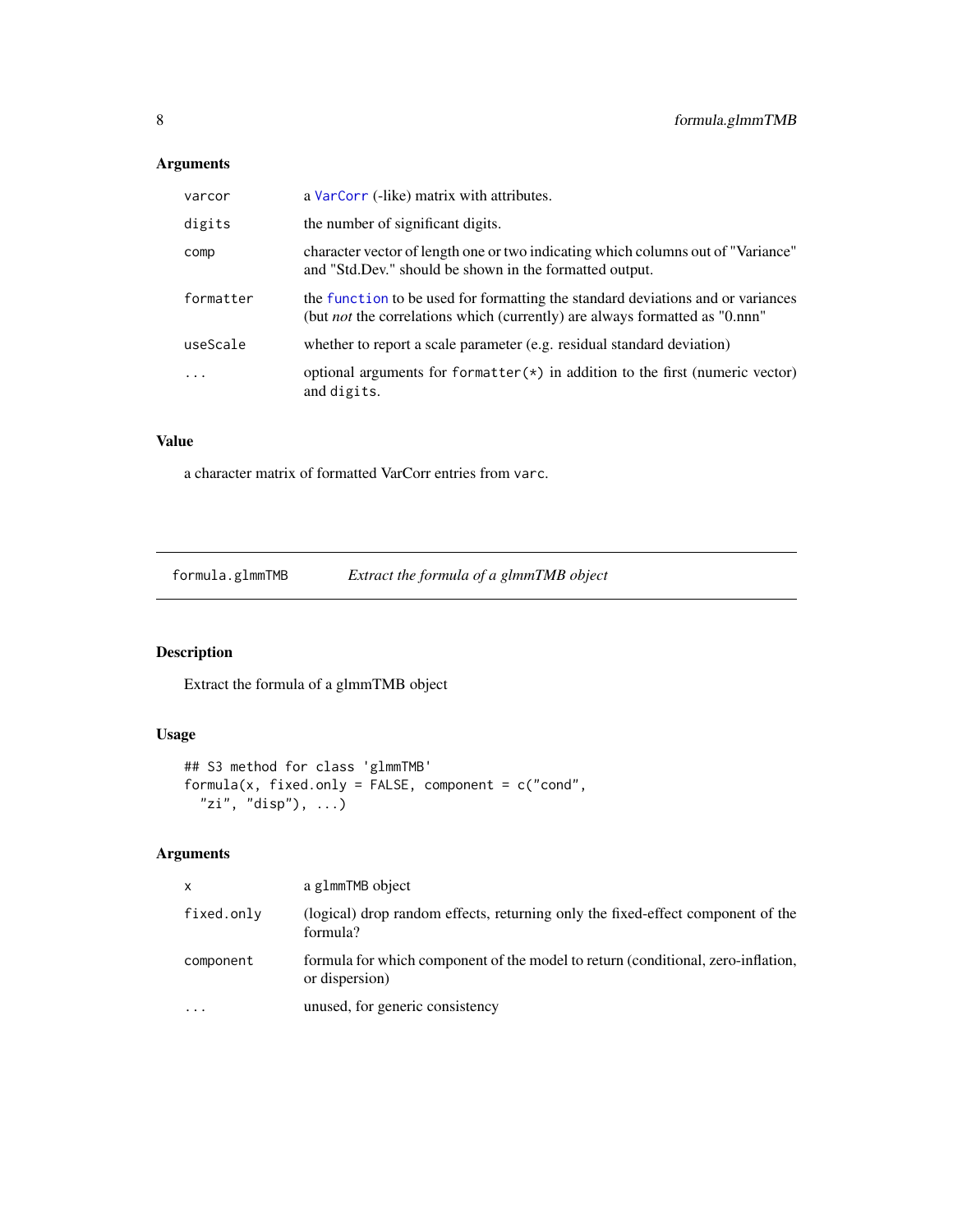<span id="page-8-0"></span>getCapabilities *List model options that glmmTMB knows about*

#### Description

List model options that glmmTMB knows about

# Usage

```
getCapabilities(what = "all", check = FALSE)
```
# Arguments

| what  | (character) which type of model structure to report on ("all","family","link","covstruct") |
|-------|--------------------------------------------------------------------------------------------|
| check | (logical) do brute-force checking to test whether families are really implemented          |
|       | (only available for what=" $f$ amily")                                                     |

# Value

if check==FALSE, returns a vector of the names (or a list of name vectors) of allowable entries; if check==TRUE, returns a logical vector of working families

# Note

these are all the options that are *defined* internally; they have not necessarily all been *implemented* (FIXME!)

| getME.glmmTMB | Extract or Get Generalize Components from a Fitted Mixed Effects |
|---------------|------------------------------------------------------------------|
|               | Model                                                            |

# <span id="page-8-1"></span>Description

Extract or Get Generalize Components from a Fitted Mixed Effects Model

# Usage

```
## S3 method for class 'glmmTMB'
getME(object, name = c("X", "Xzi", "Z", "Zzi", "Xd",
  "theta", "beta"), \dots)
```

| object                  | a fitted glmmTMB object           |
|-------------------------|-----------------------------------|
| name                    | of the component to be retrieved  |
| $\cdot$ $\cdot$ $\cdot$ | ignored, for method compatibility |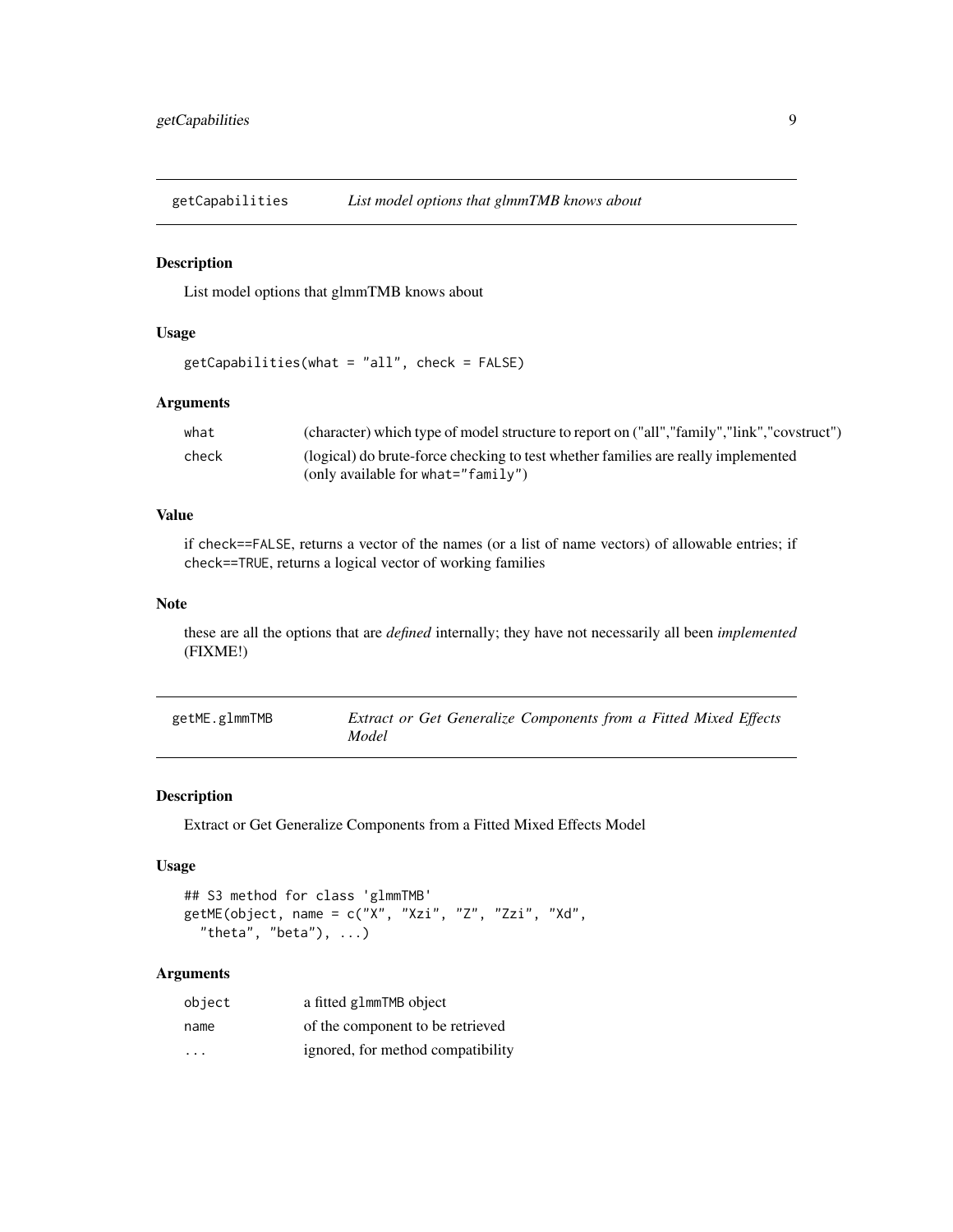# See Also

[getME](#page-8-1) Get generic and re-export:

| getReStruc | Calculate random effect structure Calculates number of random ef-   |
|------------|---------------------------------------------------------------------|
|            | fects, number of parameters, blocksize and number of blocks. Mostly |
|            | for internal use.                                                   |

# Description

Calculate random effect structure Calculates number of random effects, number of parameters, blocksize and number of blocks. Mostly for internal use.

# Usage

getReStruc(reTrms, ss = NULL)

# Arguments

| reTrms | random-effects terms list                                                                                   |
|--------|-------------------------------------------------------------------------------------------------------------|
| SS     | a character string indicating a valid covariance structure. Must be one of names ( $g1mmTMB$ ::: valid_covs |
|        | default is to use an unstructured variance-covariance matrix ("us") for all blocks).                        |

# Value

a list

| blockNumTheta | number of variance covariance parameters per term |
|---------------|---------------------------------------------------|
| blockSize     | size (dimension) of one block                     |
| blockReps     | number of times the blocks are repeated (levels)  |
| covCode       | structure code                                    |

# Examples

```
data(sleepstudy, package="lme4")
rt <- lme4::lFormula(Reaction~Days+(1|Subject)+(0+Days|Subject),
                    sleepstudy)$reTrms
rt2 <- lme4::lFormula(Reaction~Days+(Days|Subject),
                    sleepstudy)$reTrms
getReStruc(rt)
```
<span id="page-9-0"></span>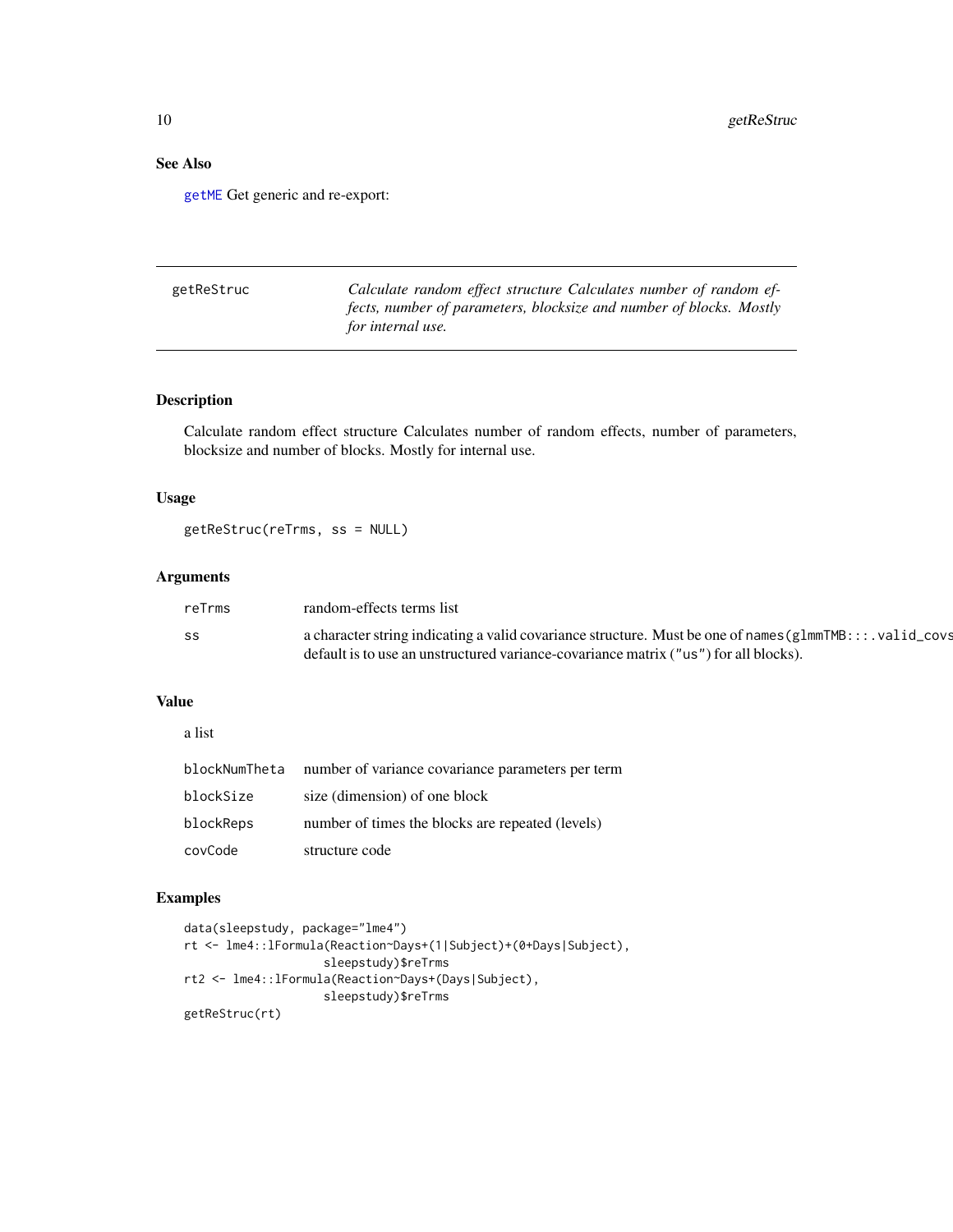<span id="page-10-0"></span>

# Description

Create X and random effect terms from formula

#### Usage

getXReTrms(formula, mf, fr, ranOK = TRUE, type = "", contrasts)

## Arguments

| formula   | current formula, containing both fixed & random effects |
|-----------|---------------------------------------------------------|
| mf        | matched call                                            |
| fr        | full model frame                                        |
| ranOK     | random effects allowed here?                            |
| type      | label for model type                                    |
| contrasts | a list of contrasts (see ?glmmTMB)                      |

# Value

a list composed of

|        | design matrix for fixed effects                           |
|--------|-----------------------------------------------------------|
|        | design matrix for random effects                          |
| reTrms | output from mkReTrms from Ime4                            |
| offset | offset vector, or vector of zeros if offset not specified |
|        |                                                           |

| get_cor | translate vector of correlation parameters to correlation val-                               |
|---------|----------------------------------------------------------------------------------------------|
|         | ues, following the definition at http://kaskr.github.io/adcomp/                              |
|         | classUNSTRUCTURED_CORR_t.html: if $L$ is the lower-triangular                                |
|         | matrix with 1 on the diagonal and the correlation parameters in                              |
|         | the lower triangle, then the correlation matrix is defined as $\Sigma =$                     |
|         | $D^{\sim}-1/2LL^{\sim}TD^{\sim}-1/2$ , where $D = diag(LL^{\sim}T)$ . For a single cor-      |
|         | relation parameter $\theta$ 0, this works out to $\rho = \theta_0 / \sqrt{1 + \theta_0^2}$ . |

# Description

translate vector of correlation parameters to correlation values, following the definition at [http:](http://kaskr.github.io/adcomp/classUNSTRUCTURED__CORR__t.html) [//kaskr.github.io/adcomp/classUNSTRUCTURED\\_\\_CORR\\_\\_t.html](http://kaskr.github.io/adcomp/classUNSTRUCTURED__CORR__t.html): if L is the lower-triangular matrix with 1 on the diagonal and the correlation parameters in the lower triangle, then the correlation matrix is defined as  $\Sigma = D^{-1/2} L L^{\top} D^{-1/2}$ , where  $D = \text{diag}(LL^{\top})$ . For a single correlation parameter  $\theta_0$ , this works out to  $\rho = \theta_0 / \sqrt{1 + \theta_0^2}$ .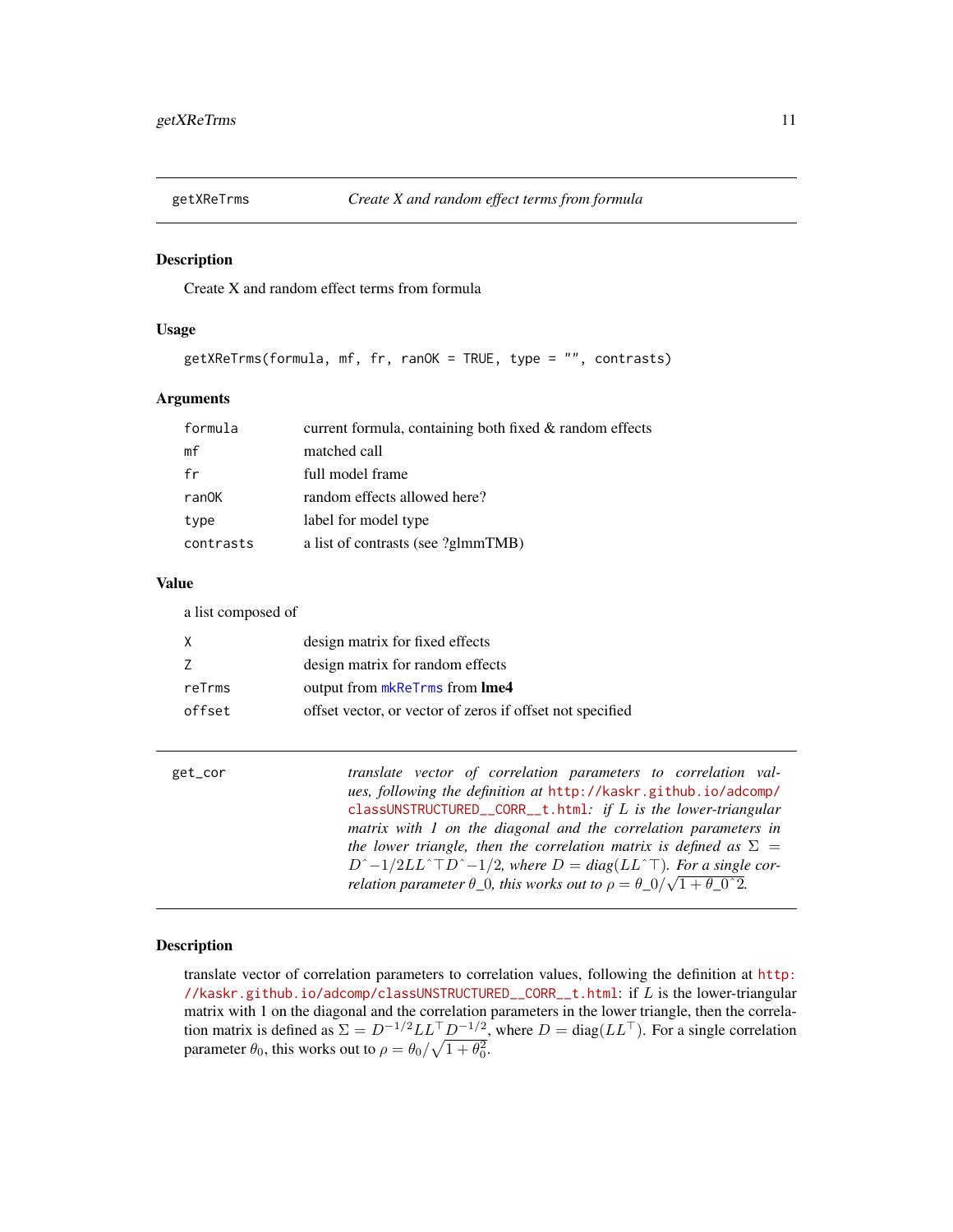# Usage

get\_cor(theta)

# Arguments

theta vector of internal correlation parameters

# Value

a vector of correlation values

# Examples

```
th0 < -0.5stopifnot(all.equal(get_cor(th0),th0/sqrt(1+th0^2)))
get_cor(c(0.5,0.2,0.5))
```
<span id="page-11-1"></span>glmmTMB *Fit models with TMB*

# Description

Fit models with TMB

# Usage

```
glmmTMB(formula, data = NULL, family = gaussian(), ziformula = \sim0,
  dispformula = \sim1, weights = NULL, offset = NULL,
  contrasts = NULL, na.action = na.fail, se = TRUE,
  verbose = FALSE, doFit = TRUE, control = glmmTMBControl(),
 REML = FALSE)
```

| formula   | combined fixed and random effects formula, following lme4 syntax                                                                                                                                                                                                                                                                                                                                                                                                                                                                                                                       |
|-----------|----------------------------------------------------------------------------------------------------------------------------------------------------------------------------------------------------------------------------------------------------------------------------------------------------------------------------------------------------------------------------------------------------------------------------------------------------------------------------------------------------------------------------------------------------------------------------------------|
| data      | data frame                                                                                                                                                                                                                                                                                                                                                                                                                                                                                                                                                                             |
| family    | a family function, a character string naming a family function, or the result of a<br>call to a family function family (variance/link function) information; see family<br>for generic discussion of families or family_glmmTMB for details of glmmTMB-<br>specific families.                                                                                                                                                                                                                                                                                                          |
| ziformula | a one-sided (i.e., no response variable) formula for zero-inflation combining<br>fixed and random effects: the default $\sim$ 0 specifies no zero-inflation. Specifying<br>~. sets the zero-inflation formula identical to the right-hand side of formula<br>(i.e., the conditional effects formula); terms can also be added or subtracted.<br>When using $\sim$ . as the zero-inflation formula in models where the condi-<br>tional effects formula contains an offset term, the offset term will automat-<br><b>ically be dropped.</b> The zero-inflation model uses a logit link. |
|           |                                                                                                                                                                                                                                                                                                                                                                                                                                                                                                                                                                                        |

<span id="page-11-0"></span>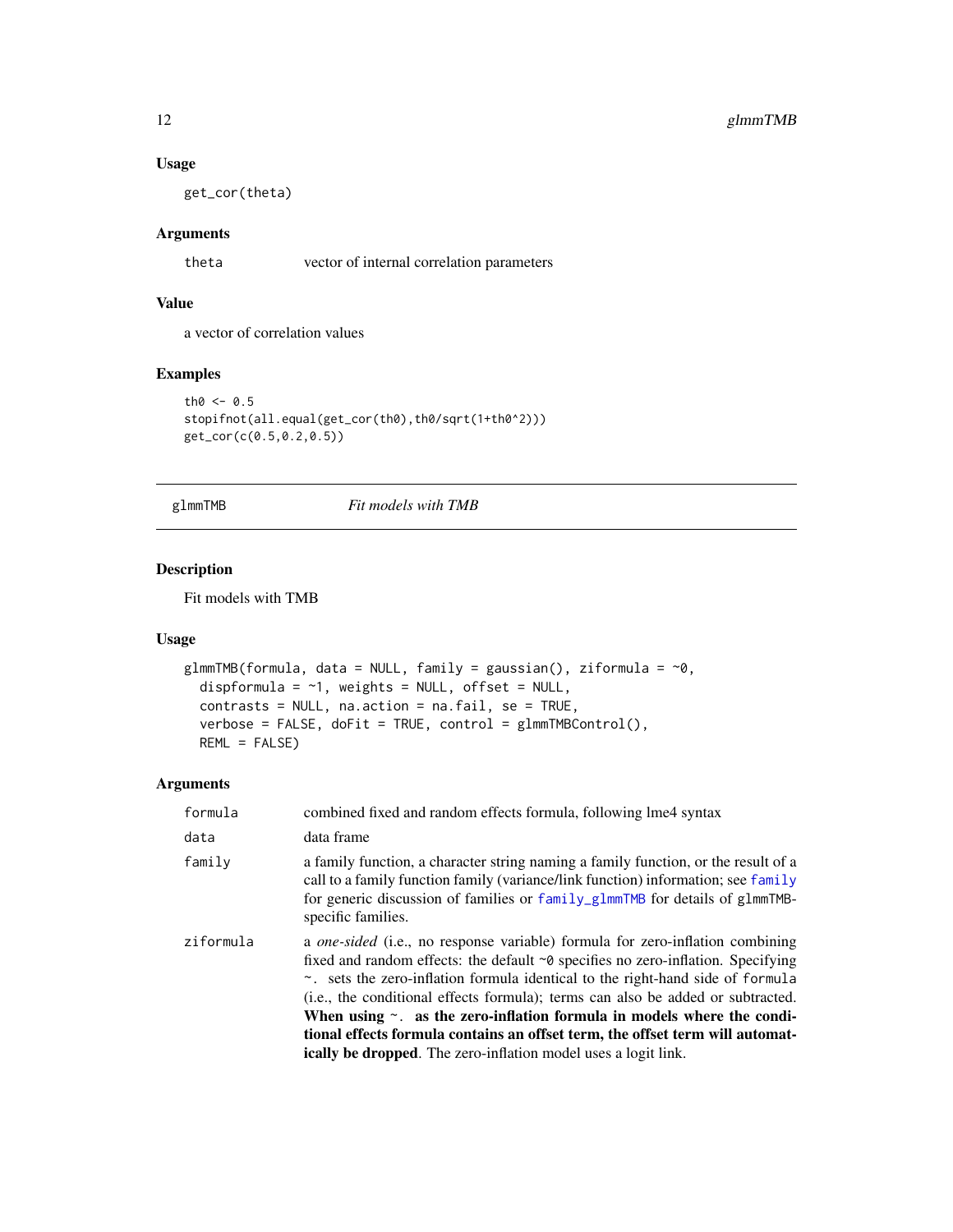# <span id="page-12-0"></span> $glmmTMB$  13

| dispformula | a <i>one-sided</i> formula for dispersion containing only fixed effects: the default ~1<br>specifies the standard dispersion given any family. The argument is ignored<br>for families that do not have a dispersion parameter. For an explanation of the<br>dispersion parameter for each family, see (sigma). The dispersion model uses a<br>log link. In Gaussian mixed models, dispformula=~0 fixes the parameter to be<br>0, forcing variance into the random effects. |
|-------------|-----------------------------------------------------------------------------------------------------------------------------------------------------------------------------------------------------------------------------------------------------------------------------------------------------------------------------------------------------------------------------------------------------------------------------------------------------------------------------|
| weights     | weights, as in g1m. Not automatically scaled to have sum 1.                                                                                                                                                                                                                                                                                                                                                                                                                 |
| offset      | offset for conditional model (only)                                                                                                                                                                                                                                                                                                                                                                                                                                         |
| contrasts   | an optional list, e.g. list(fac1="contr.sum"). See the contrasts.arg of<br>model.matrix.default.                                                                                                                                                                                                                                                                                                                                                                            |
| na.action   | how to handle missing values (see na. action and model. frame); from lm, "The<br>default is set by the na. action setting of options, and is na. fail if that is<br>unset. The 'factory-fresh' default is na.omit."                                                                                                                                                                                                                                                         |
| se          | whether to return standard errors                                                                                                                                                                                                                                                                                                                                                                                                                                           |
| verbose     | logical indicating if some progress indication should be printed to the console.                                                                                                                                                                                                                                                                                                                                                                                            |
| doFit       | whether to fit the full model, or (if FALSE) return the preprocessed data and<br>parameter objects, without fitting the model                                                                                                                                                                                                                                                                                                                                               |
| control     | control parameters; see g1mmTMBControl.                                                                                                                                                                                                                                                                                                                                                                                                                                     |
| <b>REML</b> | Logical; Use REML estimation rather than maximum likelihood.                                                                                                                                                                                                                                                                                                                                                                                                                |

# Details

- binomial models with more than one trial (i.e., not binary/Bernoulli) can either be specified in the form prob  $\sim$  ..., weights = N or in the more typical two-column matrix (cbind(successes,failures)~...) form.
- Behavior of REML=TRUE for Gaussian responses matches lme4:: lmer. It may also be useful in some cases with non-Gaussian responses (Millar 2011). Simulations should be done first to verify.
- Because the [df.residual](#page-0-0) method for glmmTMB currently counts the dispersion parameter, one would need to multiply by sqrt(nobs(fit)/(1+df.residual(fit))) when comparing with lm ...
- by default, vector-valued random effects are fitted with unstructured (general positive definite) variance-covariance matrices. Structured variance-covariance matrices can be specified in the form struc(terms|group), where struc is one of
	- diag (diagonal, heterogeneous variance)
	- ar1 (autoregressive order-1, homogeneous variance)
	- cs (compound symmetric, heterogeneous variance)
	- ou (\* Ornstein-Uhlenbeck, homogeneous variance)
	- exp (\* exponential autocorrelation)
	- gau (\* Gaussian autocorrelation)
	- mat (\* Matérn process correlation)
	- toep (\* Toeplitz)

(note structures marked with \* are experimental/untested)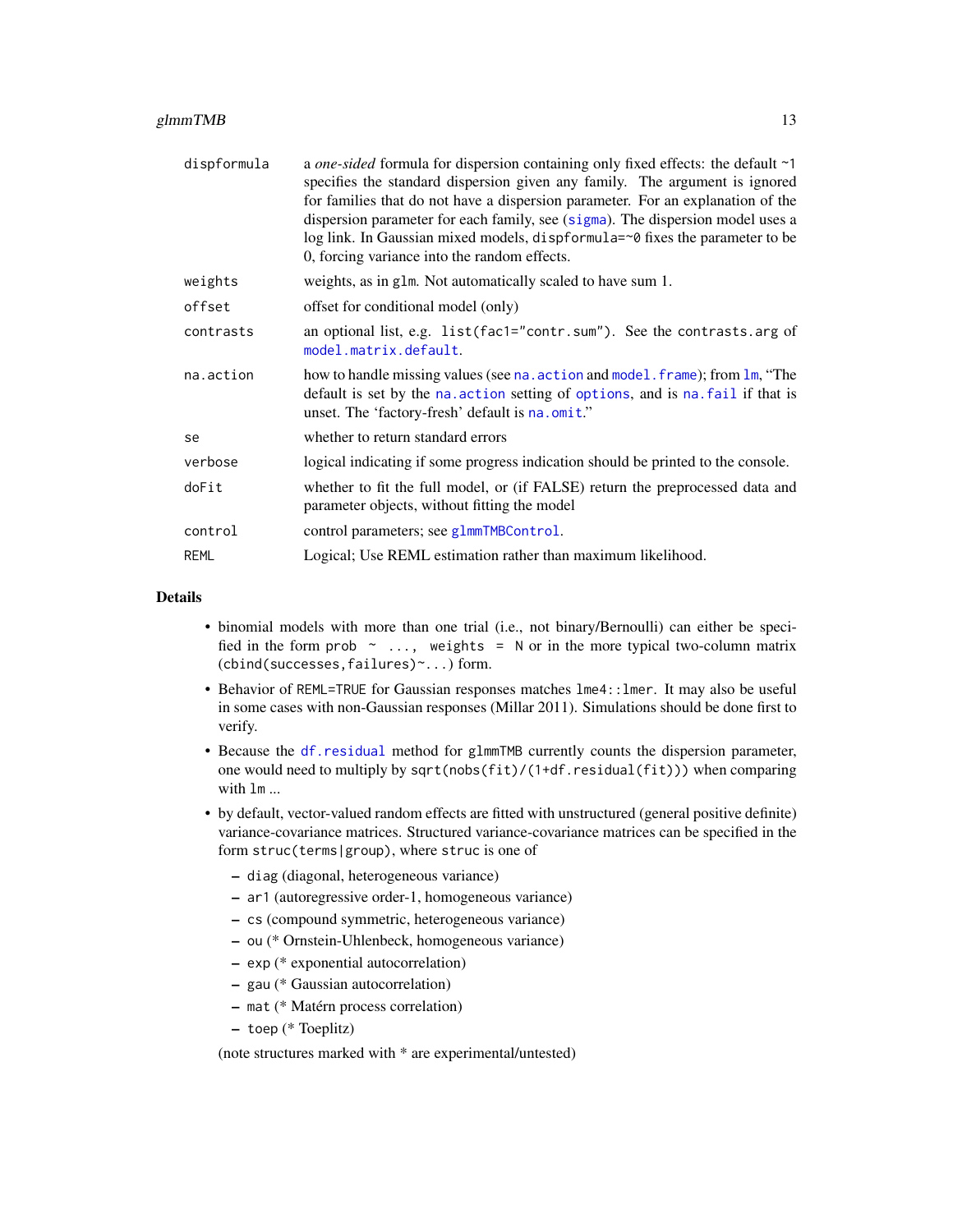<span id="page-13-0"></span>• For backward compatibility, the family argument can also be specified as a list comprising the name of the distribution and the link function (e.g. 'list(family="binomial", link="logit")'). However, this alternative is now deprecated (it produces a warning and will be removed at some point in the future). Furthermore, certain capabilities such as Pearson residuals or predictions on the data scale will only be possible if components such as variance and linkfun are present (see [family](#page-0-0)).

# References

• Millar, Russell B. Maximum Likelihood Estimation and Inference: With Examples in R, SAS and ADMB. John Wiley & Sons, 2011.

#### Examples

```
(m1 \leq -\gamma) glmmTMB(count~ mined + (1|site),
 zi=~mined,
 family=poisson, data=Salamanders))
summary(m1)
## Zero-inflated negative binomial model
(m2 <- glmmTMB(count~spp + mined + (1|site),
 zi = \text{sgp} + \text{mined},
 family=nbinom2, Salamanders))
## Hurdle Poisson model
(m3 <- glmmTMB(count~spp + mined + (1|site),
 zi=~spp + mined,
 family=truncated_poisson, Salamanders))
## Binomial model
data(cbpp, package="lme4")
(tmbm1 <- glmmTMB(cbind(incidence, size-incidence) ~ period + (1 | herd),
               data=cbpp, family=binomial))
## Dispersion model
sim1=function(nfac=40, nt=100, facsd=.1, tsd=.15, mu=0, residsd=1)
{
 dat=expand.grid(fac=factor(letters[1:nfac]), t= 1:nt)
 n=nrow(dat)
 dat$REfac=rnorm(nfac, sd= facsd)[dat$fac]
 dat$REt=rnorm(nt, sd= tsd)[dat$t]
 dat$x=rnorm(n, mean=mu, sd=residsd) + dat$REfac + dat$REt
 return(dat)
}
set.seed(101)
d1 = sim1(mu=100, residsd =10)
d2 = \sin 1 (mu=200, residsd =5)
d1$sd="ten"
d2$sd="five"
dat = rbind(d1, d2)m0 = glmmTMB(x~sd+(1|t), dispformula=~sd, dat)
fixef(m0)$disp
```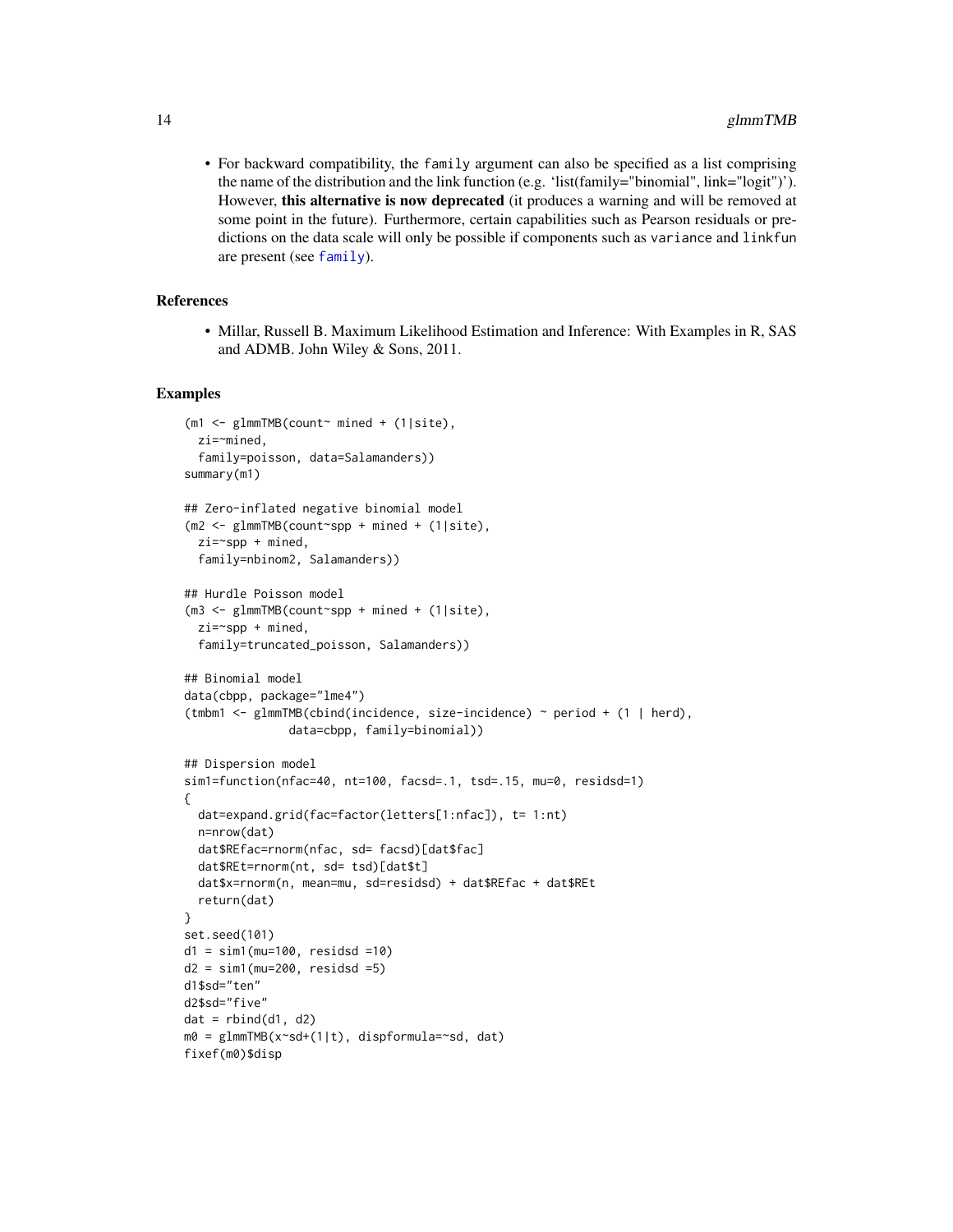<span id="page-14-0"></span>c(log(5^2), log(10^2)-log(5^2)) #expected dispersion model coefficients

<span id="page-14-1"></span>glmmTMBControl *Control parameters for glmmTMB optimization*

#### **Description**

Control parameters for glmmTMB optimization

# Usage

```
glmmTMBControl(optCtrl = list(iter.max = 300, eval.max = 400),profile = FALSE, collect = FALSE)
```
# Arguments

| optCtrl | Passed as argument control to nlminb.                                                               |
|---------|-----------------------------------------------------------------------------------------------------|
| profile | Logical; Experimental option to improve speed and robustness when a model<br>has many fixed effects |
| collect | Logical; Experimental option to improve speed by recognizing duplicated ob-<br>servations.          |

# Details

The general non-linear optimizer nlminb is used by [glmmTMB](#page-11-1) for parameter estimation. It may sometimes be necessary to tweak some tolerances in order to make a model converge. For instance, the warning 'iteration limit reached without convergence' may be fixed by increasing the number of iterations using something like

```
glmmTMBControl(optCtrl=list(iter.max=1e3,eval.max=1e3)).
```
The argument profile allows glmmTMB to use some special properties of the optimization problem in order to speed up estimation in cases with many fixed effects. Enable this option using

glmmTMBControl(profile=TRUE).

Control parameters may depend on the model specification, because each control component is evaluated inside TMBStruc, the output of mkTMBStruc. To specify that profile should be enabled for more than 5 fixed effects one can use

```
glmmTMBControl(profile=quote(length(parameters$beta)>=5)).
```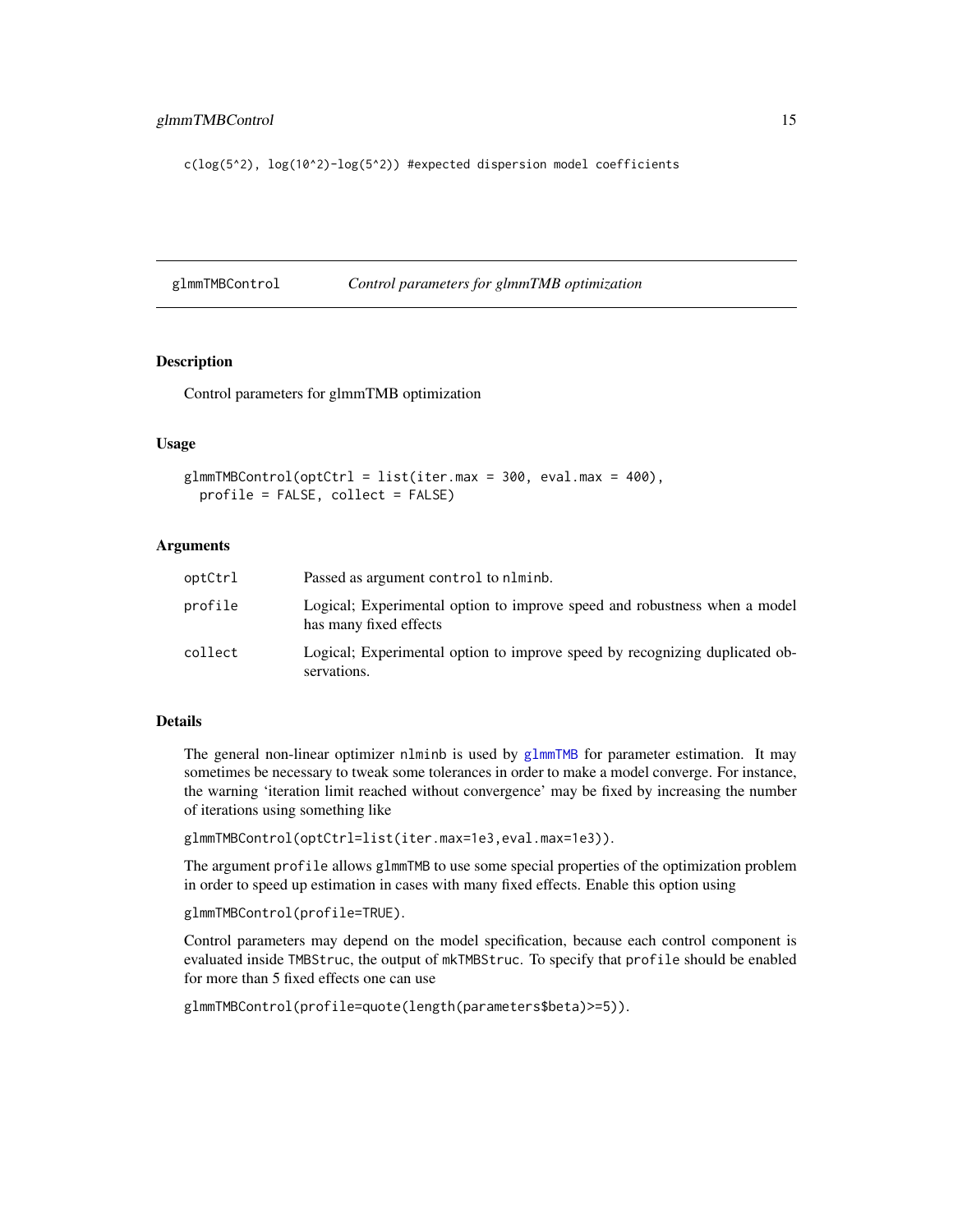<span id="page-15-0"></span>

# Description

see [refit](#page-0-0) and [isLMM](#page-0-0) for details

#### Usage

```
## S3 method for class 'glmmTMB'
isLMM(object)
```

```
## S3 method for class 'glmmTMB'
refit(object, newresp, ...)
```
# Arguments

| object                  | a fitted glmmTMB object                                 |
|-------------------------|---------------------------------------------------------|
| newresp                 | a new response vector                                   |
| $\cdot$ $\cdot$ $\cdot$ | additional arguments (for generic consistency; ignored) |

# Details

These methods are still somewhat experimental (check your results carefully!), but they should allow parametric bootstrapping. They work by copying and replacing the original response column in the data frame passed to glmmTMB, so they will only work properly if (1) the data frame is still available in the environment and (2) the response variable is specified as a single symbol (e.g. proportion or a two-column matrix constructed on the fly with cbind(). Untested with binomial models where the response is specified as a factor.

#### Examples

```
if (requireNamespace("lme4")) {
## Not run:
  fm1 <- glmmTMB(count~mined+(1|spp),
                  ziformula=~mined,
                  data=Salamanders,
                  family=nbinom1)
  b1 <- lme4::bootMer(fm1, FUN=function(x) fixef(x)$zi, nsim=20, .progress="txt")
   if (requireNamespace("boot")) {
     boot.ci(b1,type="perc")
   }
## End(Not run)
}
```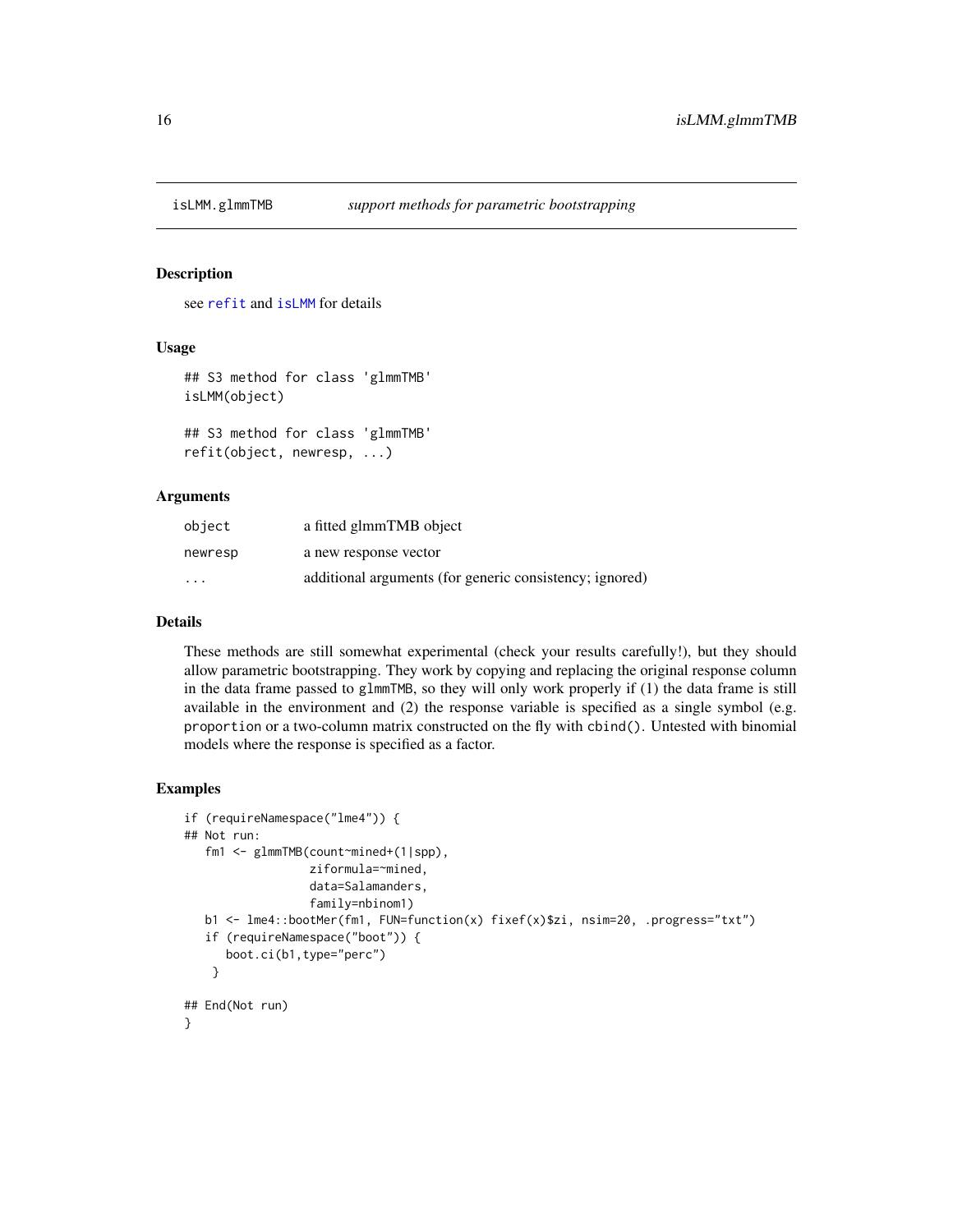<span id="page-16-0"></span>

# <span id="page-16-1"></span>Description

Family functions for glmmTMB

#### Usage

```
nbinom2(link = "log")
nbinom1(link = "log")
compois(link = "log")
truncated_compois(link = "log")
genpois(link = "log")
truncated_genpois(link = "log")
truncated_poisson(link = "log")
truncated_nbinom2(link = "log")
truncated_nbinom1(link = "log")
beta_family(link = "logit")
betabinomial(link = "logit")
tweedie(link = "log")
```
# Arguments

link (character) link function for the conditional mean ("log", "logit", "probit", "inverse", "cloglog", or "identity")

# Details

If specified, the dispersion model uses a log link. Denoting the dispersion parameter as phi=exp(eta) (where eta is the linear predictor from the dispersion model) and the predicted mean as mu:

gaussian (from base R): constant variance=phi

Gamma (from base R) phi is the shape parameter, i.e variance=mu\*phi

nbinom2 variance increases quadratically with the mean (Hardin & Hilbe 2007), i.e. variance=mu\*(1+mu/phi)

**nbinom1** variance increases linearly with the mean (Hardin & Hilbe 2007), i.e. variance=mu\*(1+phi)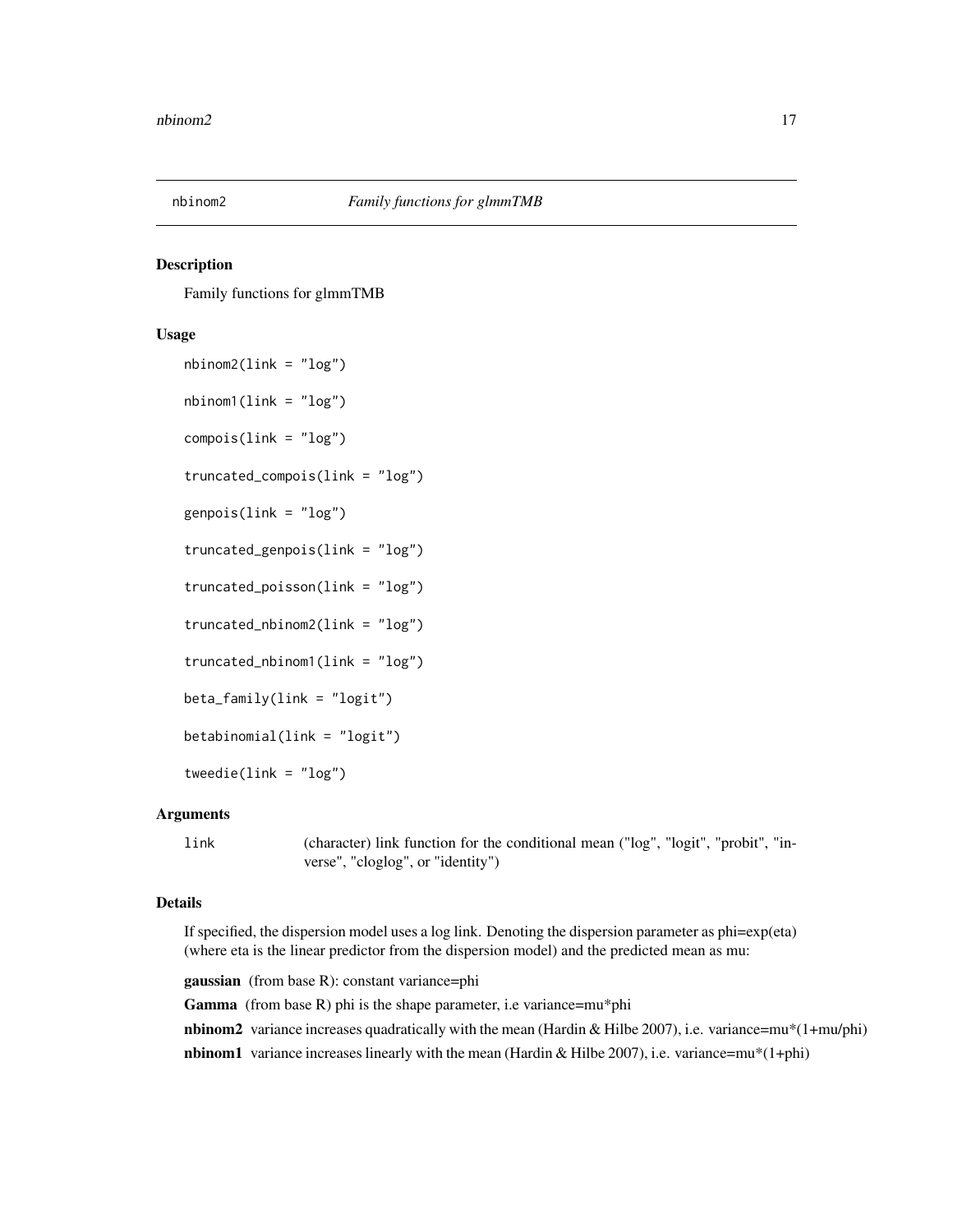<span id="page-17-0"></span>compois is the Conway-Maxwell Poisson parameterized with the exact mean which differs from the COMPoissonReg package (Sellers & Lotze 2015)

genpois is the generalized Poisson distribution

beta follows the parameterization of Ferrari and Cribari-Neto (2004) and the betareg package, i.e. variance=mu\*(1-mu)

# Value

returns a list with (at least) components

| family   | length-1 character vector giving the family name                                                                                                             |
|----------|--------------------------------------------------------------------------------------------------------------------------------------------------------------|
| link     | length-1 character vector specifying the link function                                                                                                       |
| variance | a function of either 1 (mean) or 2 (mean and dispersion parameter) arguments<br>giving a value proportional to the predicted variance (scaled by $sign(a)$ ) |

# References

- Ferrari SLP, Cribari-Neto F (2004). "Beta Regression for Modelling Rates and Proportions." *J. Appl. Stat.* 31(7), 799-815.
- Hardin JW & Hilbe JM (2007). "Generalized linear models and extensions." Stata Press.
- Sellers K & Lotze T (2015). "COMPoissonReg: Conway-Maxwell Poisson (COM-Poisson) Regression". R package version 0.3.5. https://CRAN.R-project.org/package=COMPoissonReg

numFactor *Factor with numeric interpretable levels.*

# Description

Create a factor with numeric interpretable factor levels.

#### Usage

```
numFactor(x, ...)
```

```
parseNumLevels(levels)
```

|                         | Vector, matrix or data frame that constitute the coordinates.                |
|-------------------------|------------------------------------------------------------------------------|
| $\cdot$ $\cdot$ $\cdot$ | Additional vectors, matrices or data frames that constitute the coordinates. |
| levels                  | Character vector to parse into numeric values.                               |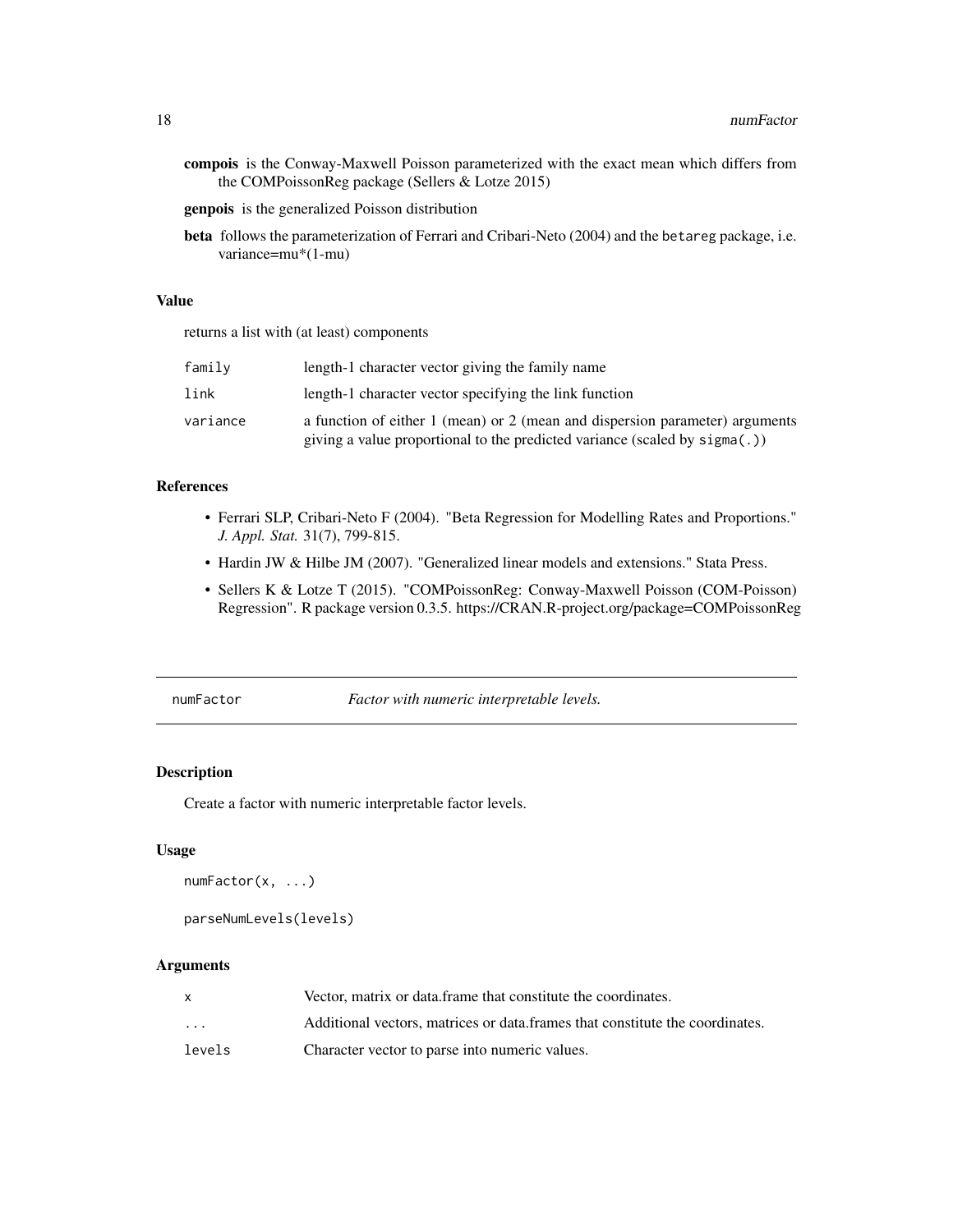<span id="page-18-0"></span> $Owls$  19

# Details

Some glmmTMB covariance structures require extra information, such as temporal or spatial coordinates. numFactor allows to associate such extra information as part of a factor via the factor levels. The original numeric coordinates are recoverable without loss of precision using the function parseNumLevels. Factor levels are sorted coordinate wise from left to right: first coordinate is fastest running.

# Value

Factor with specialized coding of levels.

# Examples

```
## 1D example
numFactor(sample(1:5,20,TRUE))
## 2D example
coords <- cbind( sample(1:5,20,TRUE), sample(1:5,20,TRUE) )
(f <- numFactor(coords))
parseNumLevels(levels(f)) ## Sorted
## Used as part of a model.matrix
model.matrix( ~f )
## parseNumLevels( colnames(model.matrix( ~f )) )
## Error: 'Failed to parse numeric levels: (Intercept)'
parseNumLevels( colnames(model.matrix( ~ f-1 )) )
```
Owls *Begging by Owl Nestlings*

#### Description

Begging by owl nestlings

#### Usage

data(Owls)

# Format

The Owls data set is a data frame with 599 observations on the following variables:

Nest a factor describing individual nest locations FoodTreatment (factor) food treatment: Deprived or Satiated SexParent (factor) sex of provisioning parent: Female or Male ArrivalTime a numeric vector SiblingNegotiation a numeric vector BroodSize brood size NegPerChick number of negotations per chick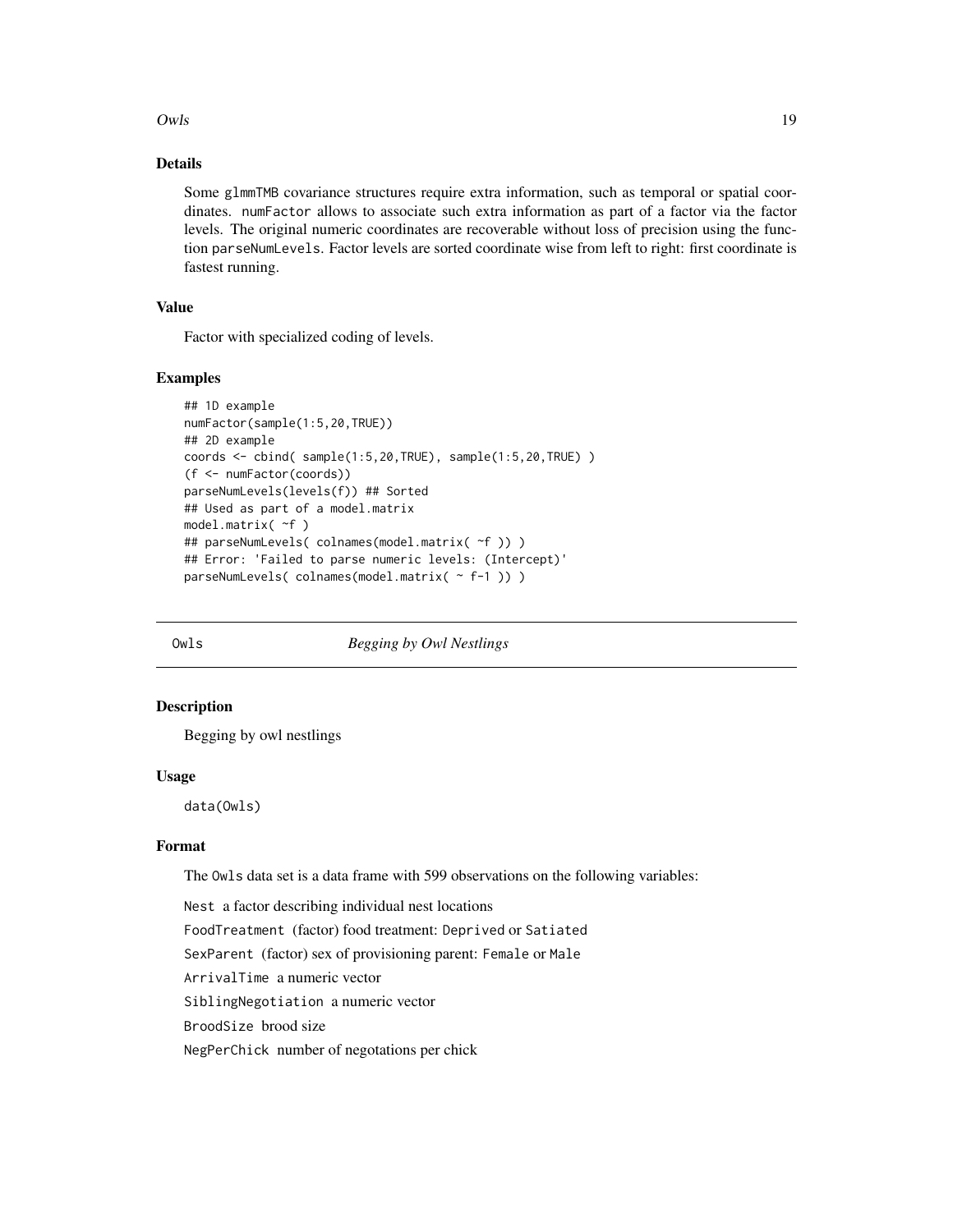Access to data kindly provided by Alain Zuur

#### Source

Roulin, A. and L. Bersier (2007) Nestling barn owls beg more intensely in the presence of their mother than in the presence of their father. *Animal Behaviour* 74 1099–1106. [http://www.](http://www.sciencedirect.com/science/article/B6W9W-4PK8B6H-8/2/e43cfbaad4dc0bb2207adfc54a460c89) [sciencedirect.com/science/article/B6W9W-4PK8B6H-8/2/e43cfbaad4dc0bb2207adfc54a460c89](http://www.sciencedirect.com/science/article/B6W9W-4PK8B6H-8/2/e43cfbaad4dc0bb2207adfc54a460c89); <http://www.highstat.com/Books/Book2/ZuurDataMixedModelling.zip>

#### References

Zuur, A. F., E. N. Ieno, N. J. Walker, A. A. Saveliev, and G. M. Smith (2009) *Mixed Effects Models and Extensions in Ecology with R*; Springer.

#### Examples

```
data(Owls, package = "glmmTMB")
require("lattice")
bwplot(reorder(Nest,NegPerChick) ~ NegPerChick | FoodTreatment:SexParent,
      data=Owls)
dotplot(reorder(Nest,NegPerChick) ~ NegPerChick| FoodTreatment:SexParent,
       data=Owls)
## Not run:
## Fit negative binomial model with "constant" Zero Inflation :
owls_nb1 <- glmmTMB(SiblingNegotiation ~ FoodTreatment*SexParent +
                                    (1|Nest)+offset(log(BroodSize)),
              family = nbinom(, zi = -1, data=0wlsowls_nb1_bs <- update(owls_nb1,
                      . ~ . - offset(log(BroodSize)) + log(BroodSize))
fixef(owls_nb1_bs)
## End(Not run)
```
predict.glmmTMB *prediction*

#### Description

prediction

# Usage

```
## S3 method for class 'glmmTMB'
predict(object, newdata = NULL, se.fit = FALSE,
  re.form, allow.new.levels = FALSE, type = c("link", "response",
  "conditional", "zprob", "zlink"), zitype = NULL, na.action = na.pass,
  debug = FALSE, \ldots)
```
<span id="page-19-0"></span>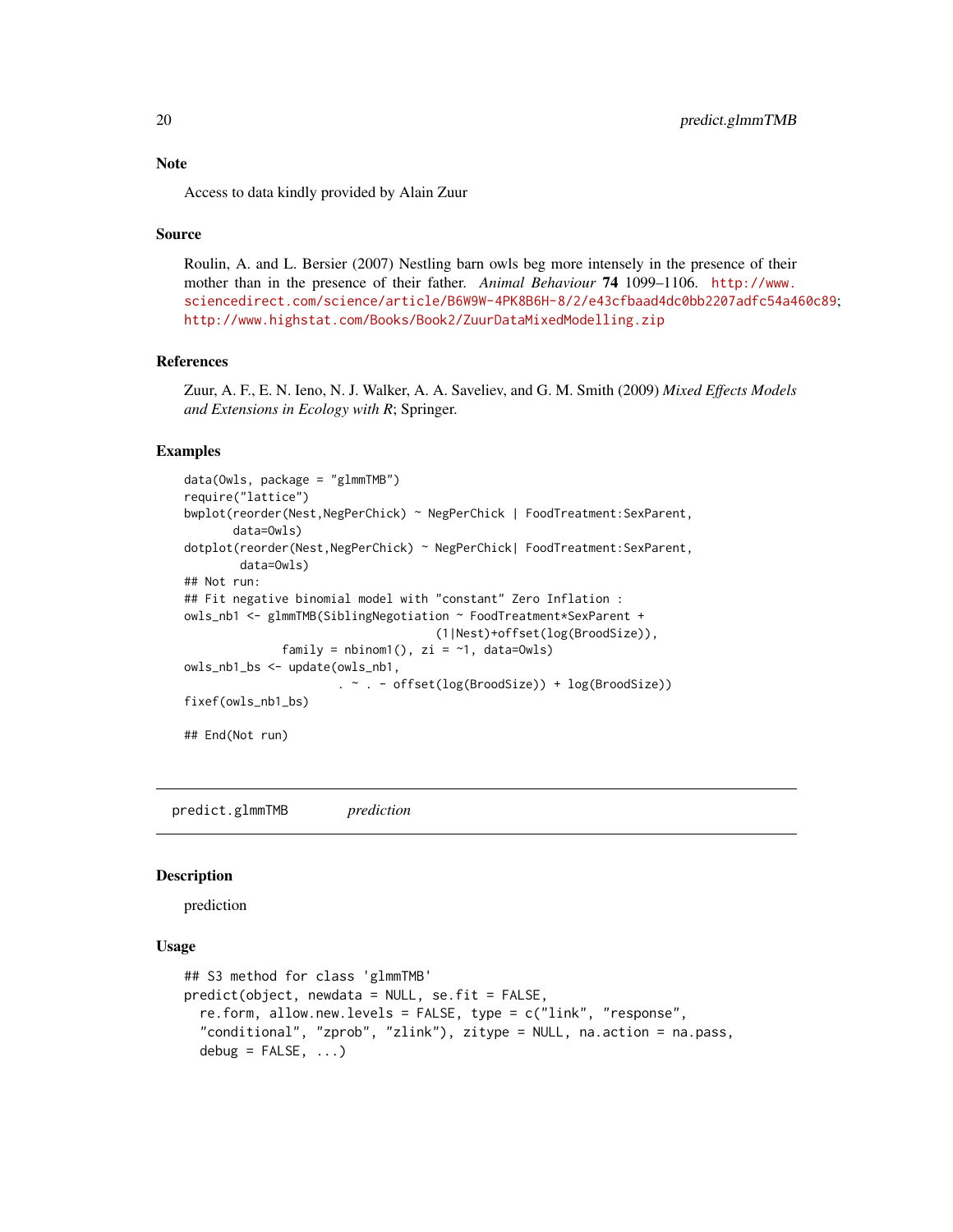# <span id="page-20-0"></span>Arguments

| object           | a g1mmTMB object                                                                                                                                                                                                                                                       |
|------------------|------------------------------------------------------------------------------------------------------------------------------------------------------------------------------------------------------------------------------------------------------------------------|
| newdata          | new data for prediction                                                                                                                                                                                                                                                |
| se.fit           | return the standard errors of the predicted values?                                                                                                                                                                                                                    |
| re.form          | (not yet implemented) specify which random effects to condition on when pre-<br>dicting. To compute population-level predictions for a given grouping variable<br>(i.e., setting all random effects for that grouping variable to zero), set the group<br>value to NA. |
| allow.new.levels |                                                                                                                                                                                                                                                                        |
|                  | allow previously unobserved levels in random-effects variables? see details.                                                                                                                                                                                           |
| type             | Denoting $mu$ as the mean of the conditional distribution and $p$ as the zero-<br>inflation probability, the possible choices are:                                                                                                                                     |
|                  | "link" conditional mean on the scale of the link function, or equivalently the<br>linear predictor of the conditional model                                                                                                                                            |
|                  | "response" expected value; this is $mu * (1 - p)$ for zero-inflated models and<br>mu otherwise                                                                                                                                                                         |
|                  | "conditional" mean of the conditional response; mu for all models (i.e., syn-<br>onymous with "response" in the absence of zero-inflation                                                                                                                              |
|                  | "zprob" the probability of a structural zero (gives an error for non-zero-inflated<br>models)                                                                                                                                                                          |
|                  | "zlink" predicted zero-inflation probability on the scale of the logit link func-<br>tion                                                                                                                                                                              |
| zitype           | deprecated: formerly used to specify type of zero-inflation probability. Now<br>synonymous with type                                                                                                                                                                   |
| na.action        | how to handle missing values in newdata (see na. action); the default (na. pass)<br>is to predict NA                                                                                                                                                                   |
| debug            | (logical) return the TMBStruc object that will be used internally for debugging?                                                                                                                                                                                       |
| .                | unused - for method compatibility                                                                                                                                                                                                                                      |

#### Details

- Prediction of new random effect levels is possible as long as the model specification (fixed effects and parameters) is kept constant. However, to ensure intentional usage, a warning is triggered if allow.new.levels=FALSE (the default).
- Prediction using "data-dependent bases" (variables whose scaling or transformation depends on the original data, e.g. [poly](#page-0-0), [ns](#page-0-0), or [poly](#page-0-0)) should work properly; however, users are advised to check results extra-carefully when using such variables. Models with different versions of the same data-dependent basis type in different components (e.g. formula=  $y \sim poly(x,3)$ , dispformula= ~poly(x will probably *not* produce correct predictions.

# Examples

```
data(sleepstudy,package="lme4")
g0 <- glmmTMB(Reaction~Days+(Days|Subject),sleepstudy)
predict(g0, sleepstudy)
```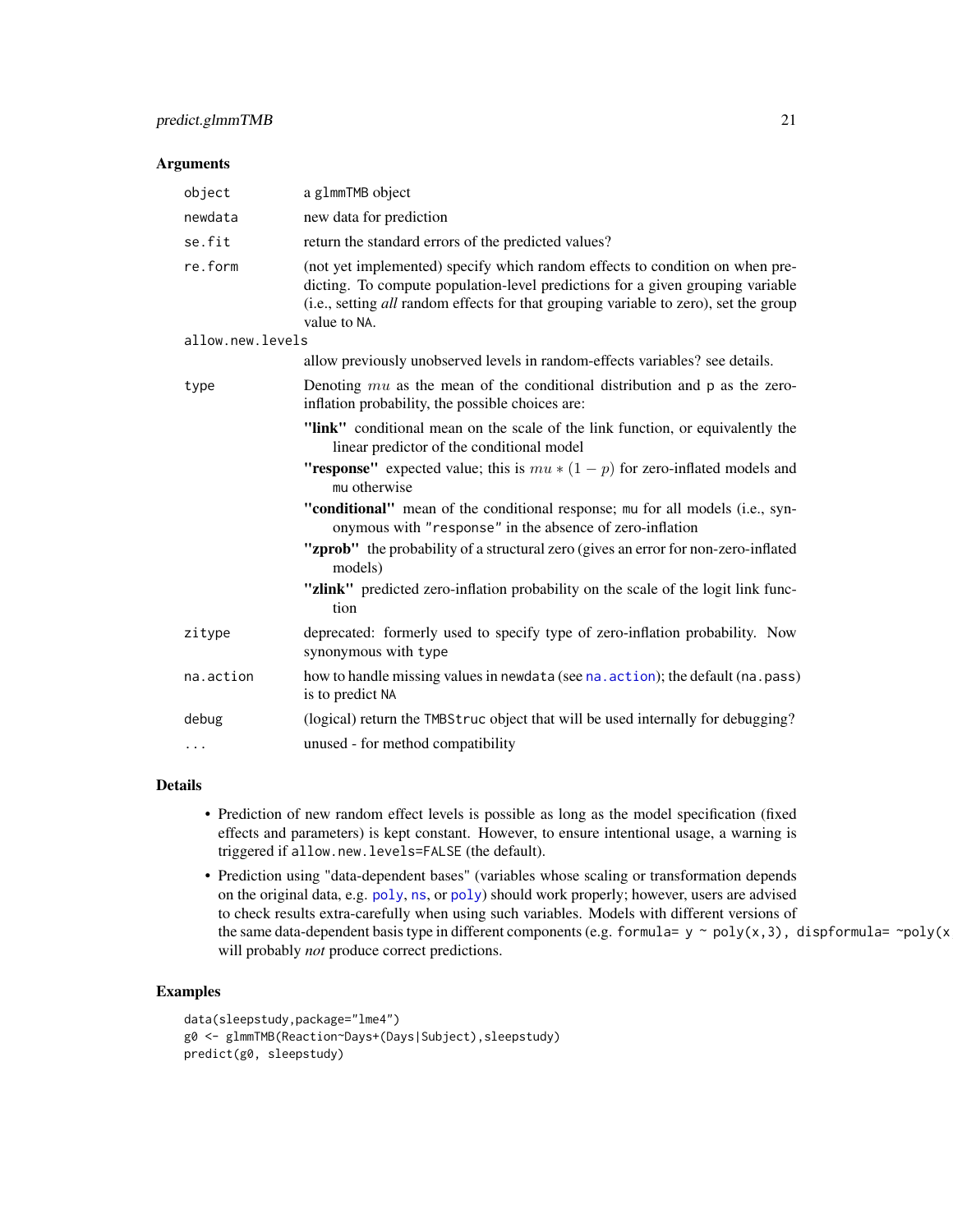```
## Predict new Subject
nd <- sleepstudy[1,]
nd$Subject <- "new"
predict(g0, newdata=nd, allow.new.levels=TRUE)
## population-level prediction
nd_pop <- data.frame(Days=unique(sleepstudy$Days),
                     Subject=NA)
predict(g0, newdata=nd_pop)
```
print.VarCorr.glmmTMB *Printing The Variance and Correlation Parameters of a* glmmTMB

#### Description

Printing The Variance and Correlation Parameters of a glmmTMB

#### Usage

```
## S3 method for class 'VarCorr.glmmTMB'
print(x, digits = max(3, getOption("digits") -2), comp = "Std.Dev.", formatter = format, ...)
```
# Arguments

| X         | a result of VarCorr( <g1mmtmb>).</g1mmtmb>                |
|-----------|-----------------------------------------------------------|
| digits    | number of significant digits to use.                      |
| comp      | a string specifying the component to format and print.    |
| formatter | a function.                                               |
| .         | optional further arguments, passed the next print method. |

profile.glmmTMB *Compute likelihood profiles for a fitted model*

#### Description

Compute likelihood profiles for a fitted model

#### Usage

```
## S3 method for class 'glmmTMB'
profile(fitted, parm = NULL, level_max = 0.99,
  npts = 8, stepfac = 1/4, stderr = NULL, trace = FALSE,
 parallel = c("no", "multicore", "snow"),
 ncpus = getOption("profile.ncpus", 1L), cl = NULL, ...## S3 method for class 'profile.glmmTMB'
confint(object, parm = NULL, level = 0.95,
  ...)
```
<span id="page-21-0"></span>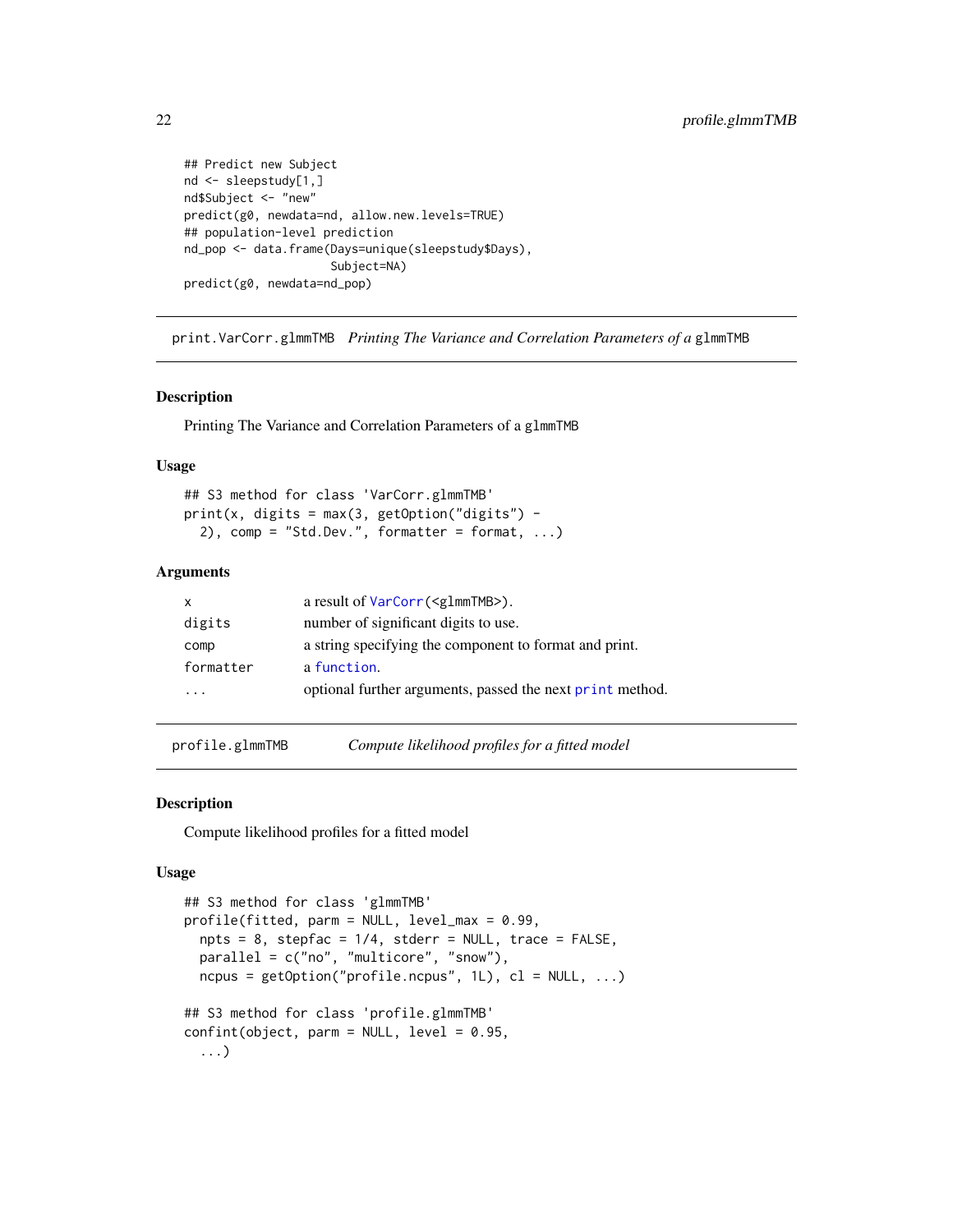# <span id="page-22-0"></span>Arguments

| fitted    | a fitted g1mmTMB object                                                                                                                                                                                                      |
|-----------|------------------------------------------------------------------------------------------------------------------------------------------------------------------------------------------------------------------------------|
| parm      | which parameters to profile, specified                                                                                                                                                                                       |
|           | • by index (position)<br>• by name (matching the row/column names of vcov(object, full=TRUE))<br>• as "theta_" (random-effects variance-covariance parameters) or "beta_"<br>(conditional and zero-inflation parameters)     |
| level max | maximum confidence interval target for profile                                                                                                                                                                               |
| npts      | target number of points in (each half of) the profile ( <i>approximate</i> )                                                                                                                                                 |
| stepfac   | initial step factor (fraction of estimated standard deviation)                                                                                                                                                               |
| stderr    | standard errors to use as a scaling factor when picking step sizes to compute the<br>profile; by default (if stderr is NULL, or NA for a particular element), uses the<br>estimated (Wald) standard errors of the parameters |
| trace     | print tracing information? If trace=FALSE or 0, no tracing; if trace=1, print<br>names of parameters currently being profiled; if trace>1, turn on tracing for the<br>underlying tmbprofile function                         |
| parallel  | method (if any) for parallel computation                                                                                                                                                                                     |
| ncpus     | number of CPUs/cores to use for parallel computation                                                                                                                                                                         |
| cl        | cluster to use for parallel computation                                                                                                                                                                                      |
| $\cdots$  | additional arguments passed to tmbprofile                                                                                                                                                                                    |
| object    | a fitted profile (profile.glmmTMB) object                                                                                                                                                                                    |
| level     | confidence level                                                                                                                                                                                                             |

# Details

Fits natural splines separately to the points from each half of the profile for each specified parameter (i.e., values above and below the MLE), then finds the inverse functions to estimate the endpoints of the confidence interval

# Value

An object of class profile.glmmTMB, which is also a data frame, with columns .par (parameter being profiled), .focal (value of focal parameter), value (negative log-likelihood).

# Examples

```
## Not run:
m1 <- glmmTMB(count~ mined + (1|site),
       zi=~mined, family=poisson, data=Salamanders)
salamander_prof1 <- profile(m1, parallel="multicore",
                           ncpus=2, trace=1)
## testing
salamander_prof1 <- profile(m1, trace=1,parm=1)
salamander_prof1M <- profile(m1, trace=1,parm=1, npts = 4)
salamander_prof2 <- profile(m1, parm="theta_")
```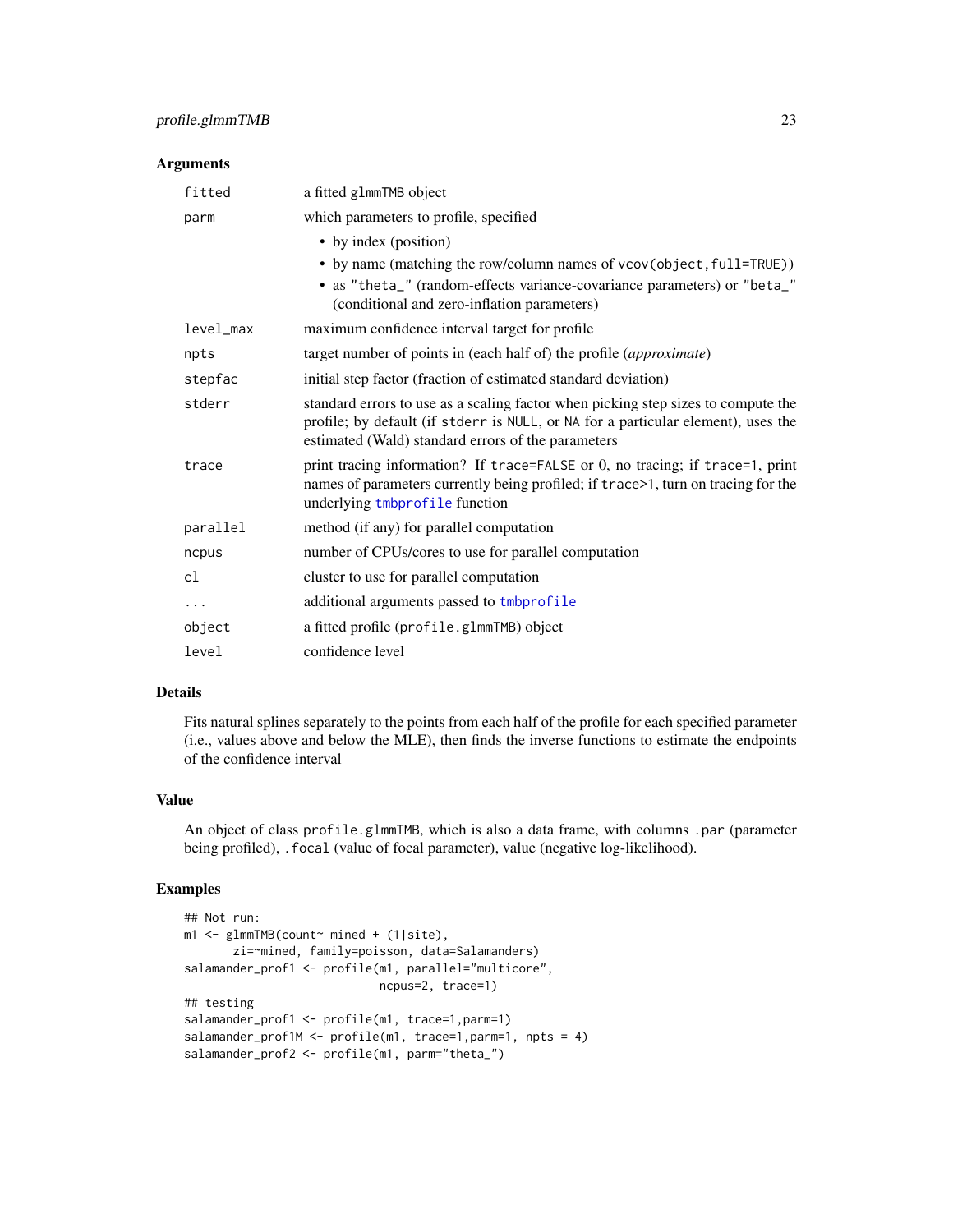```
## End(Not run)
salamander_prof1 <- readRDS(system.file("example_files","salamander_prof1.rds",package="glmmTMB"))
if (require("ggplot2")) {
   ggplot(salamander_prof1,aes(.focal,sqrt(value))) +
       geom_point() + geom_line()+
       facet_wrap(~.par,scale="free_x")+
   geom_hline(yintercept=1.96,linetype=2)
}
salamander_prof1 <- readRDS(system.file("example_files","salamander_prof1.rds",package="glmmTMB"))
confint(salamander_prof1)
confint(salamander_prof1,level=0.99)
```
ranef.glmmTMB *Extract Random Effects*

# Description

Generic function to extract random effects from glmmTMB models, both for the conditional model and zero inflation.

#### Usage

```
## S3 method for class 'glmmTMB'
ranef(object, condVar = TRUE, ...)
## S3 method for class 'ranef.glmmTMB'
as.data.frame(x, ...,
  stringsAsFactors = default.stringsAsFactors())
## S3 method for class 'glmmTMB'
coef(object, condVar = FALSE, ...)
```
#### Arguments

| object   | a g1mmTMB model.                                                                        |
|----------|-----------------------------------------------------------------------------------------|
| condVar  | include conditional variances in result?                                                |
| $\cdots$ | some methods for this generic function require additional arguments.                    |
| X        | a ranef glmmTMB object (i.e., the result of running ranef on a fitted glmmTMB<br>model) |

stringsAsFactors

see [data.frame](#page-0-0)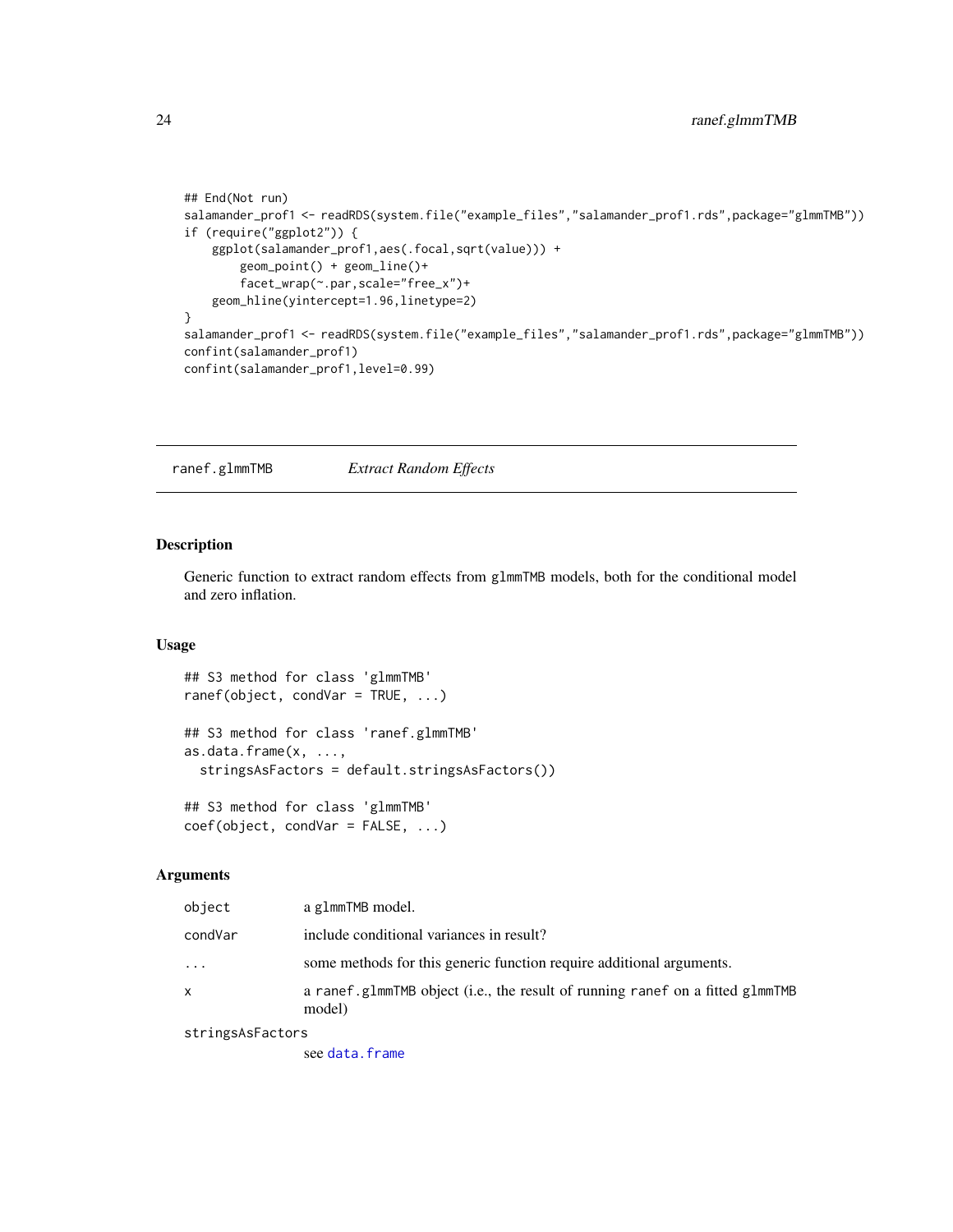#### <span id="page-24-0"></span>Value

• For ranef, an object of class ranef.glmmTMB with two components:

cond a list of data frames, containing random effects for the conditional model.

zi a list of data frames, containing random effects for the zero inflation.

If condVar=TRUE, the individual list elements within the cond and zi components (corresponding to individual random effects terms) will have associated condVar attributes giving the conditional variances of the random effects values. These are in the form of threedimensional arrays: see [ranef.merMod](#page-0-0) for details (the only difference between the packages is that the attributes are called "postVar"' in lme4, vs. "condVar"' in glmmTMB.

- For coef.glmmTMB: a similar list, but containing the overall coefficient value for each level (i.e., the sum of the fixed effect estimate and the random effect value for that level). *Conditional variances are not yet available as an option for* coef.glmmTMB*.*
- For as.data.frame: a data frame with components

component part of the model to which the random effects apply (conditional or zero-inflation) grpvar grouping variable term random-effects term (e.g., intercept or slope grp group, or level of the grouping variable condval value of the conditional mode condsd conditional standard deviation

#### **Note**

When a model has no zero inflation, the the ranef and coef print methods simplify the structure shown, by default. To show the full list structure, use print(ranef(model), simplify=FALSE) (or the analogous code for coef). In all cases, the full list structure is used to access the data frames (see example).

# See Also

[fixef.glmmTMB](#page-6-1).

#### Examples

```
if (requireNamespace("lme4")) {
  data(sleepstudy, package="lme4")
  model <- glmmTMB(Reaction ~ Days + (1|Subject), sleepstudy)
  rr <- ranef(model)
   print(rr, simplify=FALSE)
   ## extract Subject conditional modes for conditional model
  rr$cond$Subject
  as.data.frame(rr)
}
```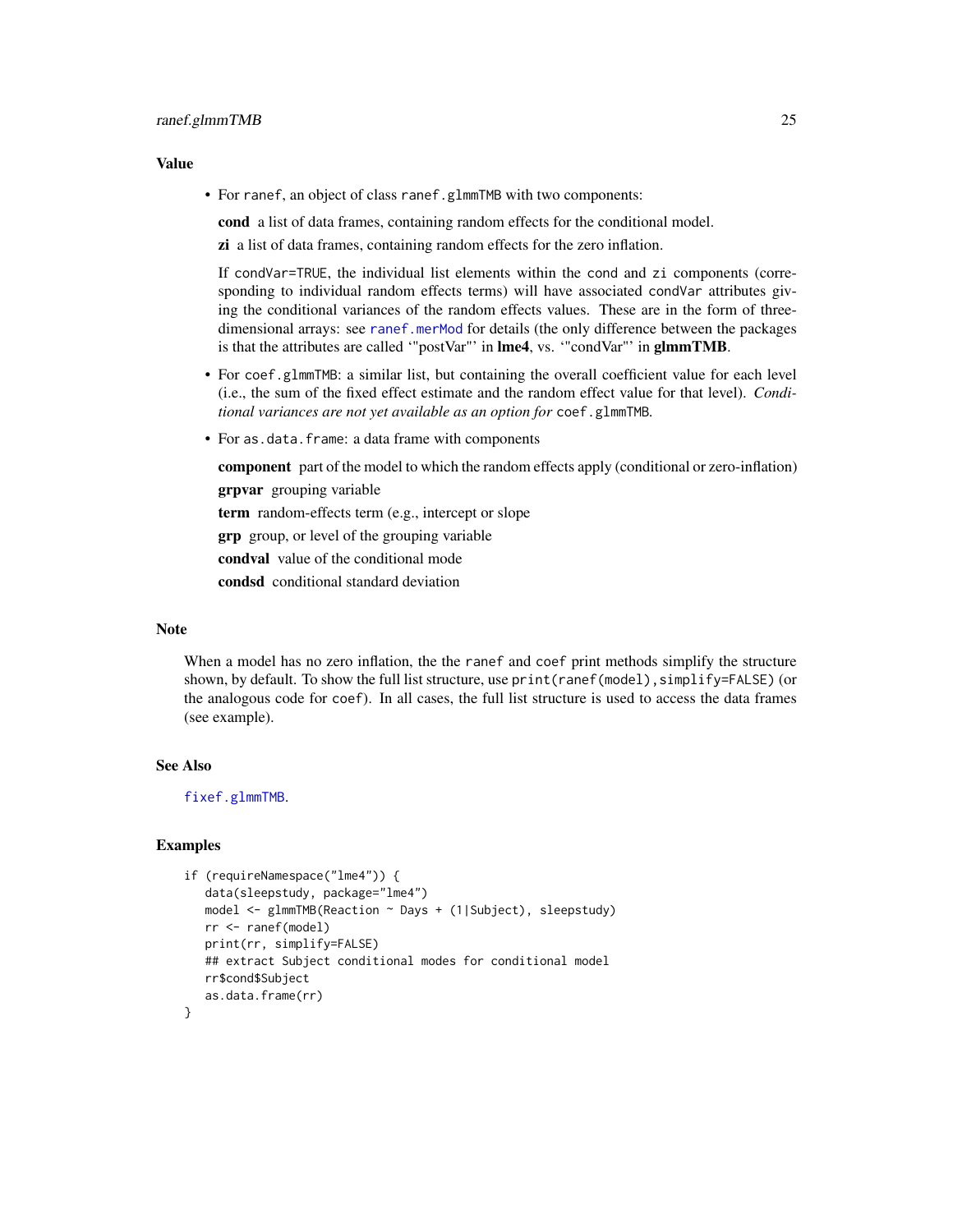<span id="page-25-0"></span>residuals.glmmTMB *Compute residuals for a glmmTMB object*

#### Description

Compute residuals for a glmmTMB object

# Usage

```
## S3 method for class 'glmmTMB'
residuals(object, type = c("response", "pearson"), ...)
```
#### Arguments

| object                  | a "glmmTMB" object                |
|-------------------------|-----------------------------------|
| type                    | (character) residual type         |
| $\cdot$ $\cdot$ $\cdot$ | ignored, for method compatibility |

Salamanders *Repeated counts of salamanders in streams*

#### Description

A data set containing counts of salamanders with site covariates and sampling covariates. Each of 23 sites was sampled 4 times. When using this data set, please cite Price et al. (2016) as well as the Dryad data package (Price et al. 2015).

# Usage

data(Salamanders)

# Format

A data frame with 644 observations on the following 10 variables:

site name of a location where repeated samples were taken

mined factor indicating whether the site was affected by mountain top removal coal mining

cover amount of cover objects in the stream (scaled)

sample repeated sample

DOP Days since precipitation (scaled)

Wtemp water temperature (scaled)

DOY day of year (scaled)

spp abbreviated species name, possibly also life stage

count number of salamanders observed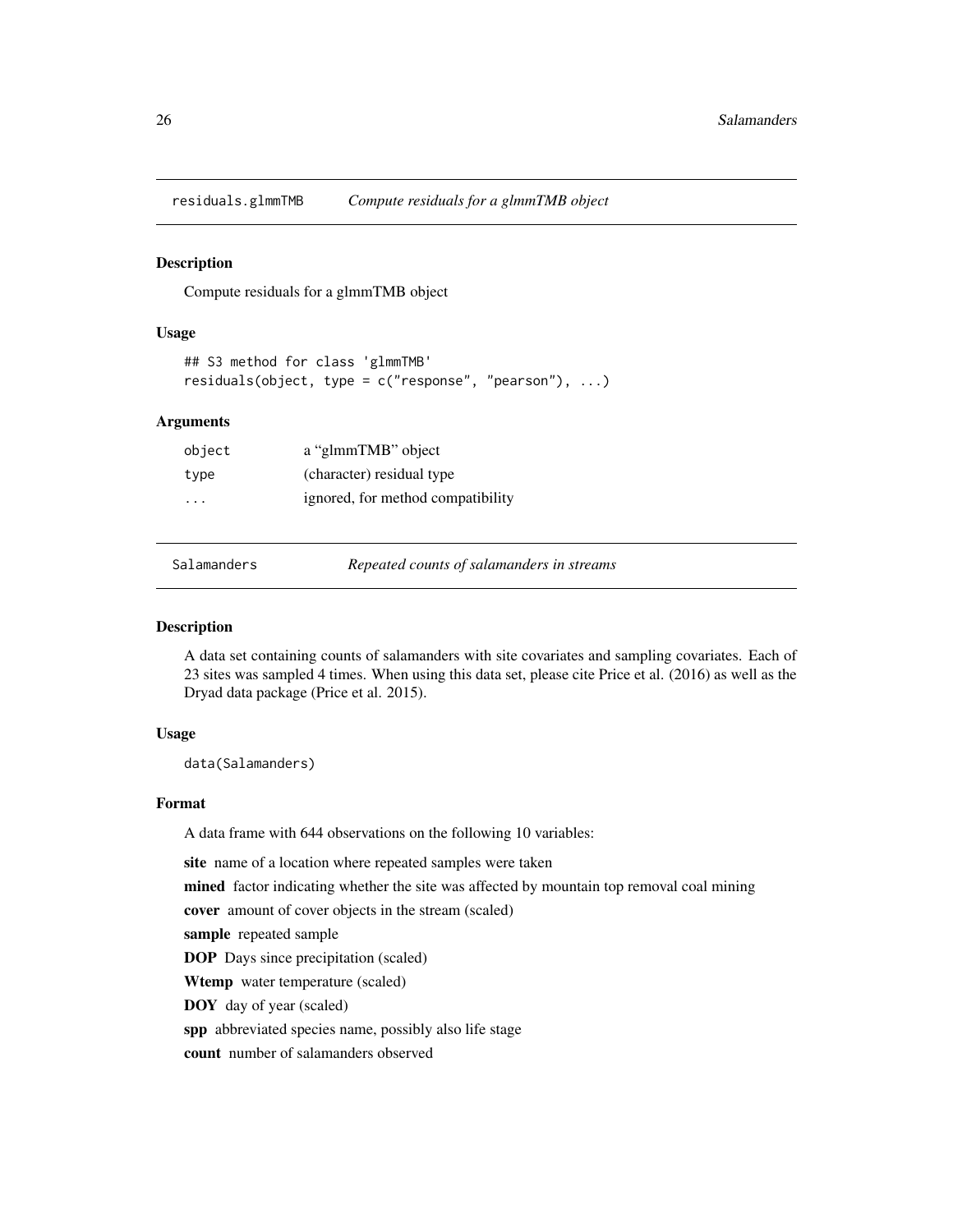#### <span id="page-26-0"></span>sigma.glmmTMB 27

#### References

Price SJ, Muncy BL, Bonner SJ, Drayer AN, Barton CD (2016) Effects of mountaintop removal mining and valley filling on the occupancy and abundance of stream salamanders. *Journal of Applied Ecology* 53 459–468. <http://dx.doi.org/10.1111/1365-2664.12585>

Price SJ, Muncy BL, Bonner SJ, Drayer AN, Barton CD (2015) Data from: Effects of mountaintop removal mining and valley filling on the occupancy and abundance of stream salamanders. *Dryad Digital Repository*. <http://dx.doi.org/10.5061/dryad.5m8f6>

#### Examples

```
require("glmmTMB")
data(Salamanders)
```

```
zipm3 = glmmTMB(count~spp * mined + (1|site), zi=~spp * mined, Salamanders, family="poisson")
```
sigma.glmmTMB *Extract residual standard deviation or dispersion parameter*

#### <span id="page-26-1"></span>Description

For Gaussian models, sigma returns the value of the residual standard deviation; for other families, it returns the dispersion parameter, *however it is defined for that particular family*. See details for each family below.

#### Usage

```
## S3 method for class 'glmmTMB'
sigma(object, ...)
```
# Arguments

| object   | a "glmmTMB" fitted object           |
|----------|-------------------------------------|
| $\cdots$ | (ignored; for method compatibility) |

#### Details

The value returned varies by family:

- gaussian returns the *maximum likelihood* estimate of the standard deviation (i.e., smaller than the results of  $sigma(lm(...))$  by a factor of  $(n-1)/n$ )
- **nbinom1** returns an overdispersion parameter (usually denoted  $\alpha$  as in Hardin and Hilbe (2007)): such that the variance equals  $\mu(1 + \alpha)$ .
- **nbinom2** returns an overdispersion parameter (usually denoted  $\theta$  or k); in contrast to most other families, larger  $\theta$  corresponds to a *lower* variance which is  $\mu(1 + \mu/\theta)$ .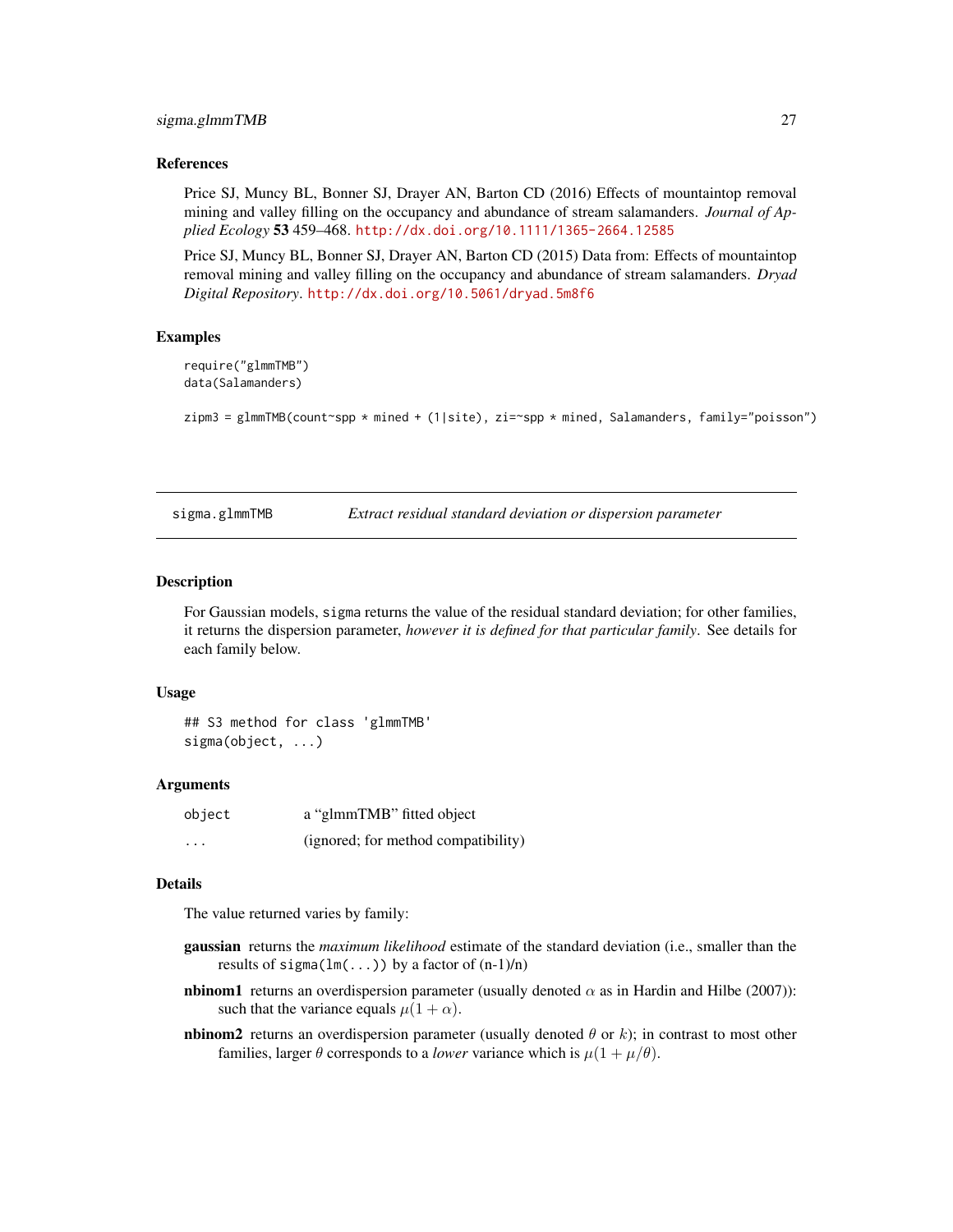- <span id="page-27-0"></span>Gamma Internally, glmmTMB fits Gamma responses by fitting a mean and a shape parameter; sigma is estimated as (1/sqrt(shape)), which will typically be close (but not identical to) that estimated by stats:::sigma.default, which uses sqrt(deviance/df.residual)
- **beta** returns the value of  $\phi$ , where the conditional variance is  $\mu(1-\mu)/(1+\phi)$  (i.e., increasing  $\phi$ decreases the variance.) This parameterization follows Ferrari and Cribari-Neto (2004) (and the betareg package):
- betabinomial This family uses the same parameterization (governing the Beta distribution that underlies the binomial probabilities) as beta.
- **genpois** returns the value of  $\phi$ , where the variance is  $\mu\phi$
- compois returns the value of  $1/\nu$ , When  $\nu = 1$ , compois is equivalent to the Poisson distribution. There is no closed form equation for the variance, but it is approximately undersidpersed when  $1/\nu < 1$  and approximately oversidpersed when  $1/\nu > 1$ . In this implementation,  $\mu$  is excatly the mean, which differs from the COMPoissonReg package (Sellers & Lotze 2015).

The most commonly used GLM families (binomial, poisson) have fixed dispersion parameters which are internally ignored.

# References

- Ferrari SLP, Cribari-Neto F (2004). "Beta Regression for Modelling Rates and Proportions." *J. Appl. Stat.* 31(7), 799-815.
- Hardin JW & Hilbe JM (2007). "Generalized linear models and extensions." Stata press.
- Sellers K & Lotze T (2015). "COMPoissonReg: Conway-Maxwell Poisson (COM-Poisson) Regression". R package version 0.3.5. https://CRAN.R-project.org/package=COMPoissonReg

simulate.glmmTMB *Simulate from a glmmTMB fitted model*

#### Description

Simulate from a glmmTMB fitted model

#### Usage

```
## S3 method for class 'glmmTMB'
simulate(object, nsim = 1, seed = NULL, ...)
```

| object | glmmTMB fitted model                                 |
|--------|------------------------------------------------------|
| nsim   | number of response lists to simulate. Defaults to 1. |
| seed   | random number seed                                   |
|        | extra arguments                                      |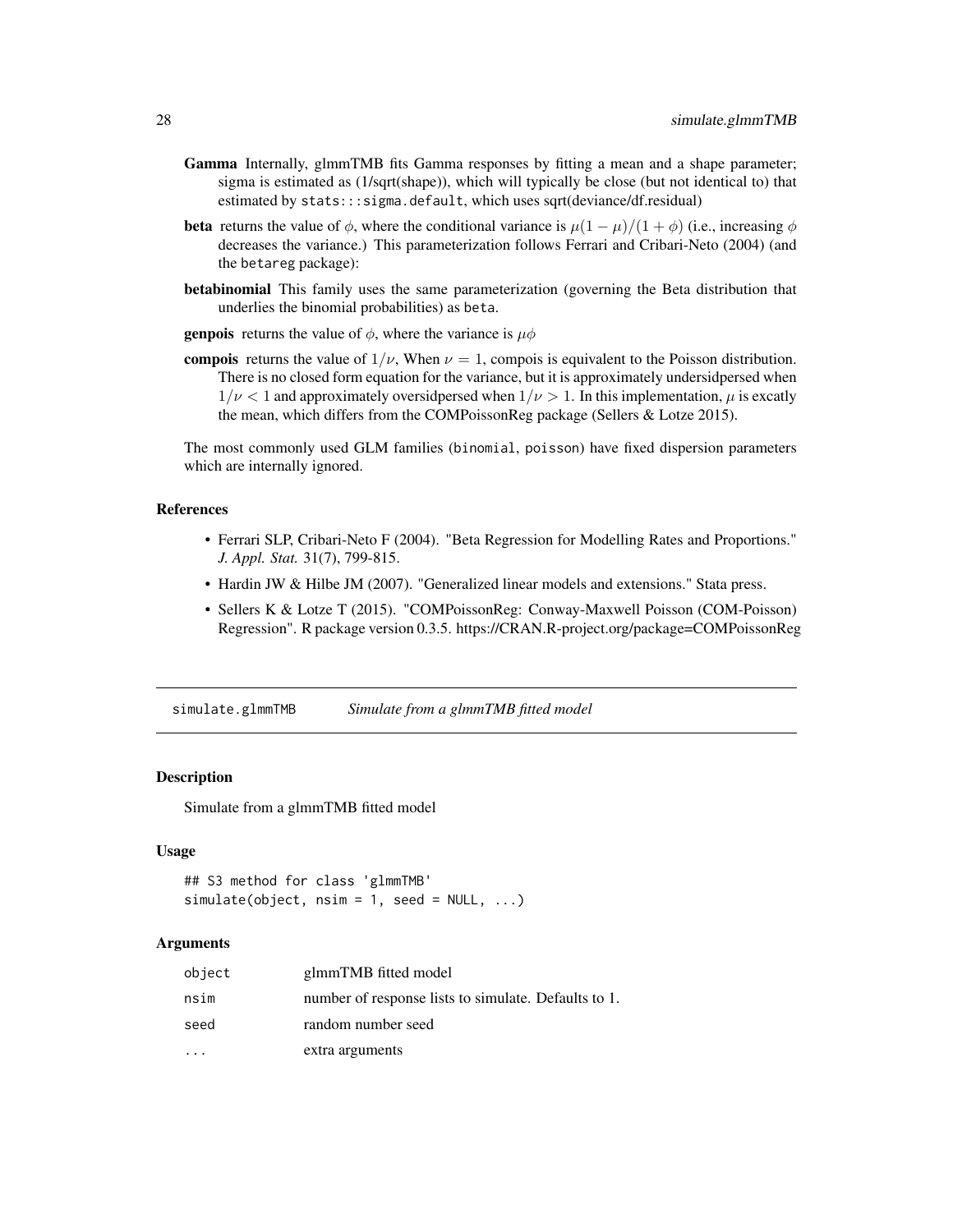#### <span id="page-28-0"></span>tmbroot 29

# Details

Random effects are also simulated from their estimated distribution. Currently, it is not possible to condition on estimated random effects.

# Value

returns a list of vectors. The list has length nsim. Each simulated vector of observations is the same size as the vector of response variables in the original data set. In the binomial family case each simulation is a two-column matrix with success/failure.

<span id="page-28-1"></span>

| tmbroot | Compute likelihood profile confidence intervals of a TMB object by |
|---------|--------------------------------------------------------------------|
|         | <i>root-finding (generalized from TMB::tmbprofile)</i>             |

#### Description

Compute likelihood profile confidence intervals of a TMB object by root-finding (generalized from TMB::tmbprofile)

#### Usage

```
tmbroot(obj, name, target = 0.5 * qchisq(0.95, df = 1), lincomb,
 parm.range = c(NA, NA), sd.range = 7, trace = FALSE,
 continuation = FALSE)
```
#### Arguments

| obi          | a fitted glmmTMB object                                                                                                                                                                                                           |
|--------------|-----------------------------------------------------------------------------------------------------------------------------------------------------------------------------------------------------------------------------------|
| name         | parameter index/name                                                                                                                                                                                                              |
| target       | desired deviation from minimum log-likelihood. Default is set to retrieve the 95<br>if the objective function is a negative log-likelihood function                                                                               |
| lincomb      | linear combination of parameters                                                                                                                                                                                                  |
| parm.range   | lower and upper limits; if NA, a value will be guessed based on the parameter<br>value and sd. range                                                                                                                              |
| sd.range     | in the absence of explicit parm, range values, the range chosen will be the pa-<br>rameter value plus or minus sd. range. May be specified as a two-element vec-<br>tor for different ranges below and above the parameter value. |
| trace        | report information?                                                                                                                                                                                                               |
| continuation | use continuation method, i.e. set starting parameters for non-focal parameters to<br>solutions from previous fits?                                                                                                                |

#### Value

a two-element numeric vector containing the lower and upper limits (or NA if the target is not achieved in the range), with an attribute giving the total number of function iterations used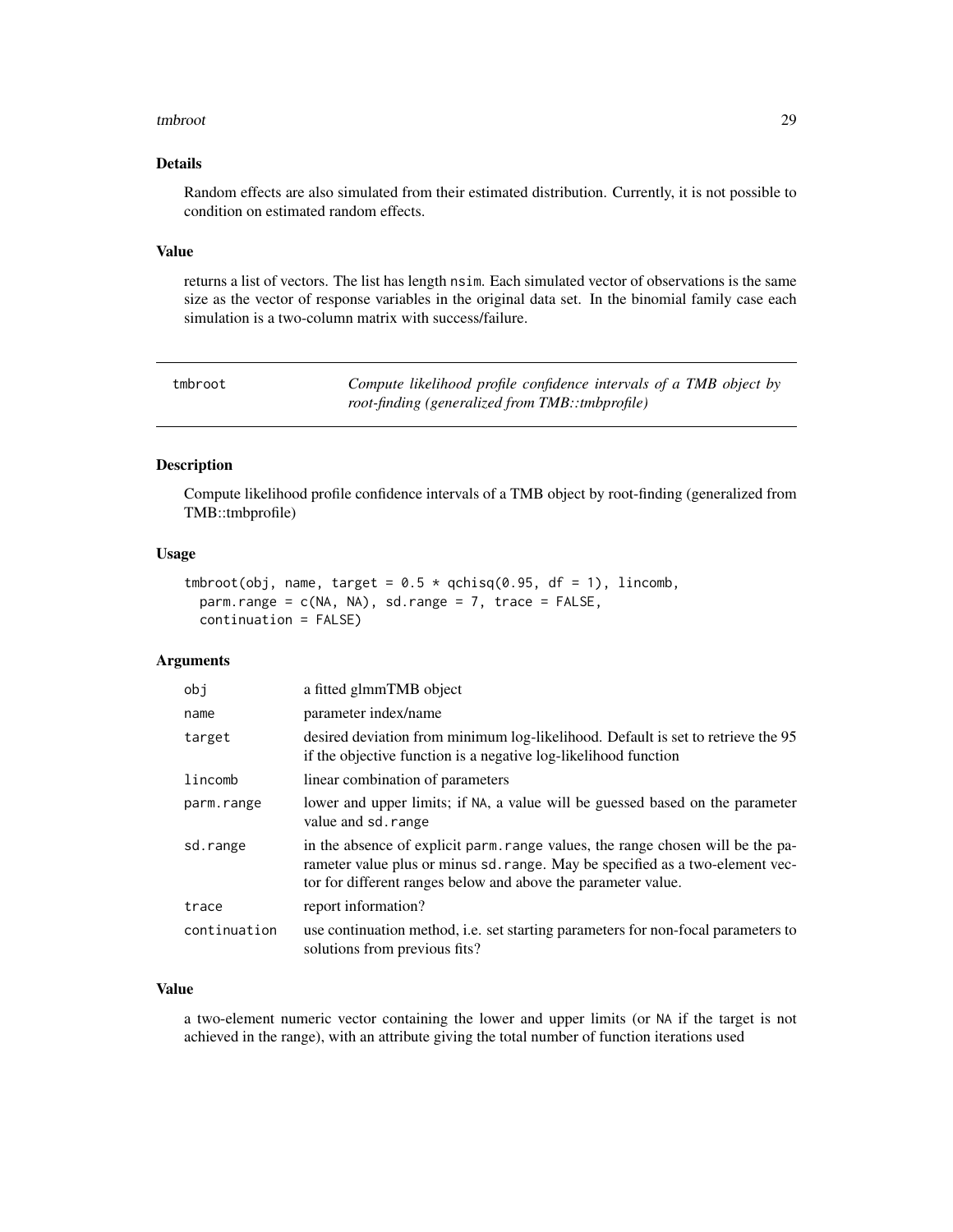<span id="page-29-0"></span>

# Description

Calculate Variance-Covariance Matrix for a Fitted glmmTMB model

# Usage

## S3 method for class 'glmmTMB' vcov(object, full = FALSE, ...)

# Arguments

| object                  | a "glmmTMB" fit                           |
|-------------------------|-------------------------------------------|
| full                    | return a full variance-covariance matrix? |
| $\cdot$ $\cdot$ $\cdot$ | ignored, for method compatibility         |

# Value

By default (full==FALSE), a list of separate variance-covariance matrices for each model component (conditional, zero-inflation, dispersion). If full==TRUE, a single square variance-covariance matrix for *all* top-level model parameters (conditional, dispersion, and variance-covariance parameters)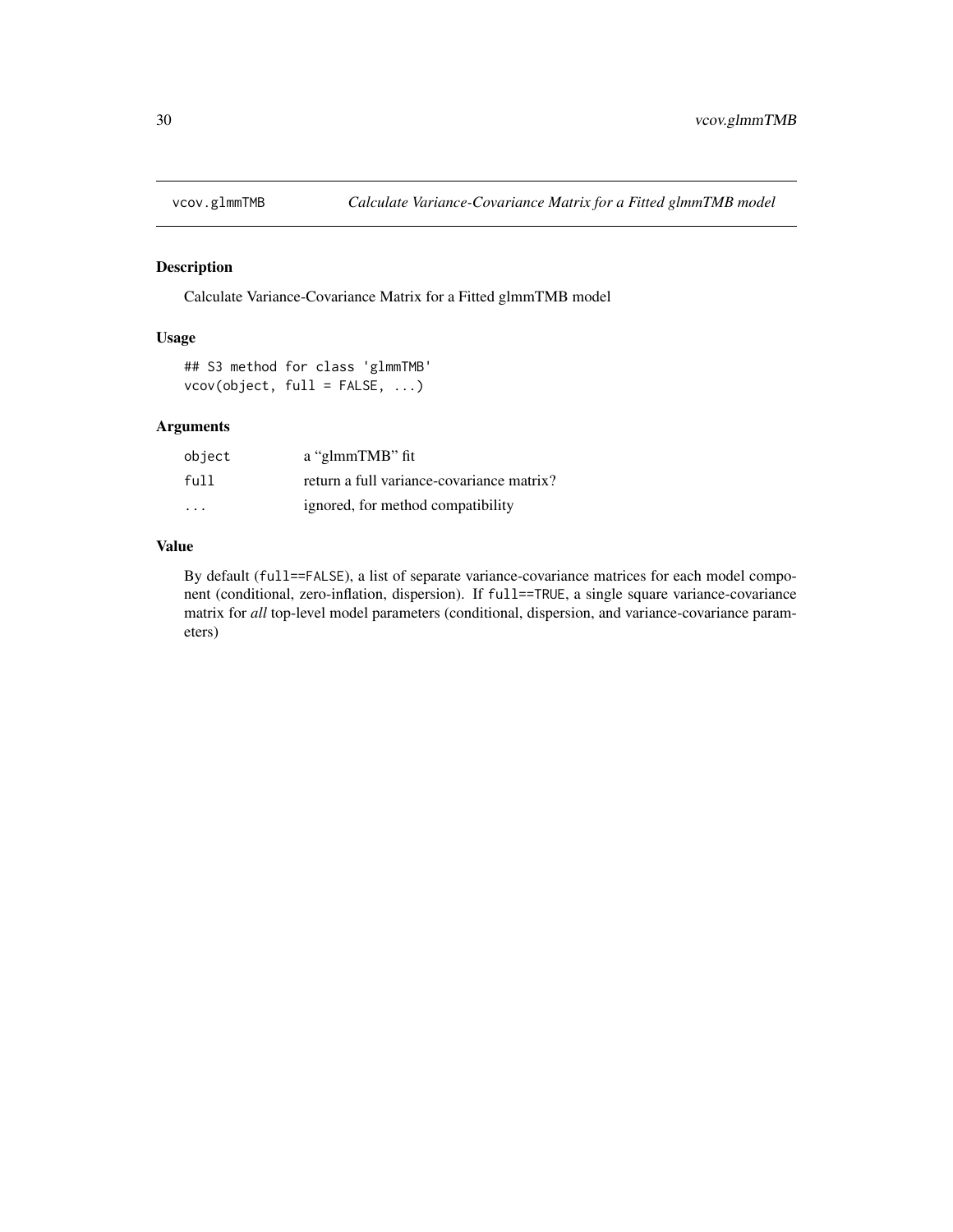# <span id="page-30-0"></span>Index

∗Topic datasets epil2, [5](#page-4-0) Owls, [19](#page-18-0) Salamanders, [26](#page-25-0) ∗Topic models fixef, [7](#page-6-0) Anova, *[3](#page-2-0)* Anova.glmmTMB, [3](#page-2-0) as.data.frame.ranef.glmmTMB *(*ranef.glmmTMB*)*, [24](#page-23-0) beta\_family *(*nbinom2*)*, [17](#page-16-0) betabinomial *(*nbinom2*)*, [17](#page-16-0) coef.glmmTMB *(*ranef.glmmTMB*)*, [24](#page-23-0) compois *(*nbinom2*)*, [17](#page-16-0) confint.glmmTMB, [4](#page-3-0) confint.profile.glmmTMB *(*profile.glmmTMB*)*, [22](#page-21-0) data.frame, *[24](#page-23-0)* delete.response, *[3](#page-2-0)* df.residual, *[13](#page-12-0)* downstream\_methods *(*Anova.glmmTMB*)*, [3](#page-2-0) Effect.glmmTMB *(*Anova.glmmTMB*)*, [3](#page-2-0) emm\_basis.glmmTMB *(*Anova.glmmTMB*)*, [3](#page-2-0) epil2, [5](#page-4-0) family, *[12](#page-11-0)*, *[14](#page-13-0)* family\_glmmTMB, *[12](#page-11-0)* family\_glmmTMB *(*nbinom2*)*, [17](#page-16-0) findReTrmClasses, [6](#page-5-0) fixef, [7](#page-6-0) fixef.glmmTMB, *[25](#page-24-0)* formatVC, [7](#page-6-0) formula.glmmTMB, [8](#page-7-0) function, *[8](#page-7-0)*, *[22](#page-21-0)*

genpois *(*nbinom2*)*, [17](#page-16-0)

get\_cor, [11](#page-10-0) getCapabilities, [9](#page-8-0) getME, *[10](#page-9-0)* getME *(*getME.glmmTMB*)*, [9](#page-8-0) getME.glmmTMB, [9](#page-8-0) getReStruc, [10](#page-9-0) getXReTrms, [11](#page-10-0) glmmTMB, [12,](#page-11-0) *[15](#page-14-0)* glmmTMBControl, *[13](#page-12-0)*, [15](#page-14-0) isLMM, *[16](#page-15-0)* isLMM.glmmTMB, [16](#page-15-0) lm, *[13](#page-12-0)* mkReTrms, *[11](#page-10-0)* model.frame, *[13](#page-12-0)* model.matrix.default, *[13](#page-12-0)* na.action, *[13](#page-12-0)*, *[21](#page-20-0)* na.fail, *[13](#page-12-0)* na.omit, *[13](#page-12-0)* nbinom1 *(*nbinom2*)*, [17](#page-16-0) nbinom2, [17](#page-16-0) ns, *[21](#page-20-0)* numFactor, [18](#page-17-0) options, *[13](#page-12-0)* OwlModel *(*Owls*)*, [19](#page-18-0) OwlModel\_nb1\_bs *(*Owls*)*, [19](#page-18-0) OwlModel\_nb1\_bs\_mcmc *(*Owls*)*, [19](#page-18-0) Owls, [19](#page-18-0) parseNumLevels *(*numFactor*)*, [18](#page-17-0) poly, *[21](#page-20-0)* predict.glmmTMB, [20](#page-19-0) print, *[22](#page-21-0)* print.VarCorr.glmmTMB, [22](#page-21-0)

profile.glmmTMB, [22](#page-21-0) profile.merMod, *[4](#page-3-0)*